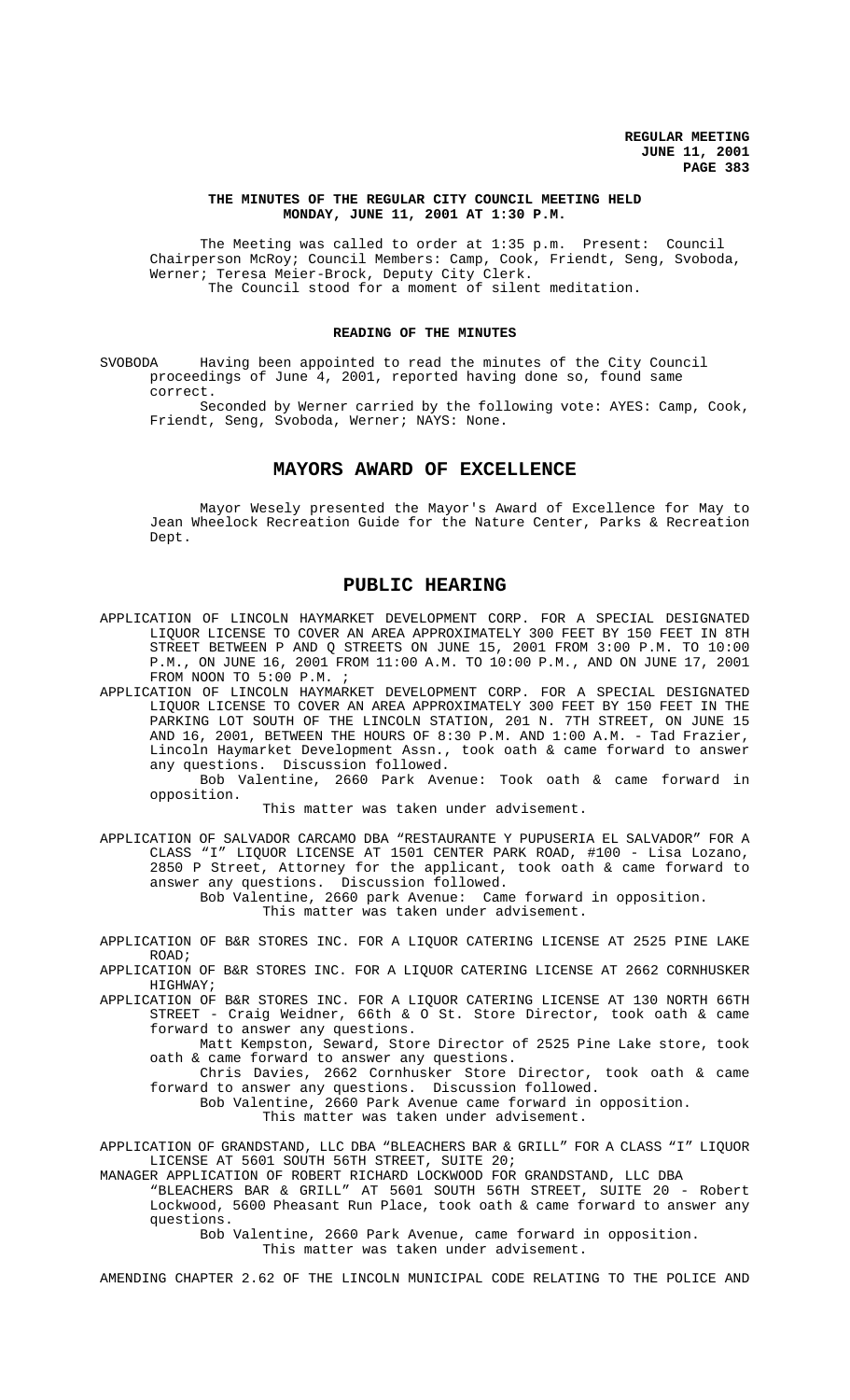> FIRE PENSION PLAN - PLAN A TO ESTABLISH A DATE FOR COMMENCEMENT OF BENEFIT PAYMENTS; TO ESTABLISH LIMITATIONS UPON THE USE OF PLAN ASSETS; TO ESTABLISH PROVISIONS FOR THE AMENDMENT, TERMINATION, AND DISCONTINUANCE OF THE PLAN; TO ESTABLISH THE CITY'S INTENTION THAT THE PLAN BE A QUALIFIED PLAN PURSUANT TO THE INTERNAL REVENUE SERVICE REQUIREMENTS;

- AMENDING CHAPTER 2.65 OF THE LINCOLN MUNICIPAL CODE RELATING TO THE POLICE AND FIRE PENSION PLAN - PLAN B TO ESTABLISH A DATE FOR COMMENCEMENT OF BENEFIT PAYMENTS; TO ESTABLISH LIMITATIONS UPON THE USE OF PLAN ASSETS; TO ESTABLISH PROVISIONS FOR THE AMENDMENT, TERMINATION, AND DISCONTINUANCE OF THE PLAN; TO ESTABLISH THE CITY'S INTENTION THAT THE PLAN BE A QUALIFIED PLAN PURSUANT TO THE INTERNAL REVENUE SERVICE REQUIREMENTS;
- AMENDING CHAPTER 2.66 OF THE LINCOLN MUNICIPAL CODE RELATING TO THE POLICE AND FIRE PENSION PLAN - PLAN C TO ESTABLISH A DATE FOR COMMENCEMENT OF BENEFIT PAYMENTS; TO ESTABLISH LIMITATIONS UPON THE USE OF PLAN ASSETS; TO ESTABLISH PROVISIONS FOR THE AMENDMENT, TERMINATION, AND DISCONTINUANCE OF THE PLAN; TO ESTABLISH THE CITY'S INTENTION THAT THE PLAN BE A QUALIFIED PLAN PURSUANT TO THE INTERNAL REVENUE SERVICE REQUIREMENTS - Bob Valentine, 2660 Park Avenue, questioned if these amendments would cost the taxpayers more or less money.

John Cripe, Personnel Dept., responded that this is not an issue of cost, only technical modifications.

This matter was taken under advisement.

CHANGE OF ZONE 3324 - APPLICATION OF PIONEER GREENS, L.L.C. FOR A CHANGE OF ZONE FROM O-3 OFFICE PARK TO R-3 RESIDENTIAL AND FROM R-3 RESIDENTIAL TO O-3 OFFICE PARK ON PROPERTY GENERALLY LOCATED AT S. 86TH STREET AND PIONEERS BLVD. - Danay Kalkowski, Seacrest & Kalkowski, 1111 Lincoln Mall, Suite 350 came forward to answer any questions. Discussion followed.

This matter was taken under advisement.

VACATING A PORTION OF THE RIGHT-OF-WAY STUB ADJACENT TO THE SOUTH AND WEST LINES OF LOT 3, 48TH AND SUPERIOR ADDITION, AND THE SOUTH AND EAST LINE OF LOT 2, H.J.B. INDUSTRIAL PARK 1ST ADDITION, GENERALLY LOCATED AT N. 48TH AND SUPERIOR STREETS - Don Linscott, 300 N 44th Street, came forward to answer any questions.

This matter was taken under advisement.

APPROVING AN ACCESS AGREEMENT WITH QWEST WIRELESS TO CO-LOCATE ON AN EXISTING ALLTEL TOWER IN ANTELOPE PARK - Jill Bazell, Real Estate Consultant for Owest came forward to answer any questions  $\&$  requested to have 3rd Reading & Action this date.<br>Friendt M

Moved to have 3rd Reading & Action of Bill No. 01-94 this date.

Seconded by Seng & **LOST** by the following vote: AYES: Camp, Friendt, McRoy, Svoboda; NAYS: Cook, Seng, Werner.

Marty Hager, 2810 Sumner, representing the Antelope Park Neighborhood Assn. came forward in opposition. Discussion followed. This matter was taken under advisement.

APPOINTING BEATTY BRASCH TO THE EMS, INC. BOARD OF DIRECTORS FOR A THREE-YEAR TERM EXPIRING MARCH 28, 2004 - Bob Valentine, 2660 Park Avenue, came forward in opposition. Discussion followed.

This matter was taken under advisement.

- SPECIAL PERMIT 277H APPLICATION OF MICHAEL AND TERRI DUNLAP TO AMEND THE PINE LAKE COMMUNITY UNIT PLAN TO ALLOW A REDUCTION IN THE FRONT YARD SETBACK FROM 50 FEET TO 30 FEET ON PROPERTY GENERALLY LOCATED AT 6641 EASTSHORE DRIVE - Francis Guerra, Sinclair, Hille Architects, came forward to answer any questions on behalf of the applicants. This matter was taken under advisement.
- APPROVING THE FISCAL YEAR 2001 ACTION PLAN: ONE YEAR USE OF FUNDS FOR CONSOLIDATED PLAN FOR HUD ENTITLEMENT PROGRAMS - Marc Wullschleger, Urban Development came forward to explain the HUD Entitlement Program & to answer any questions. This matter was taken under advisement.

WAIVING THE DEDICATION OF AN ADDITIONAL 17' OF RIGHT-OF-WAY ALONG FAIRVIEW CEMETERY ALONG ADAMS STREET TO THE WEST OF NORTH 84TH STREET - Lynn Johnson, Parks & Recreation Dept. explained that the waived portion of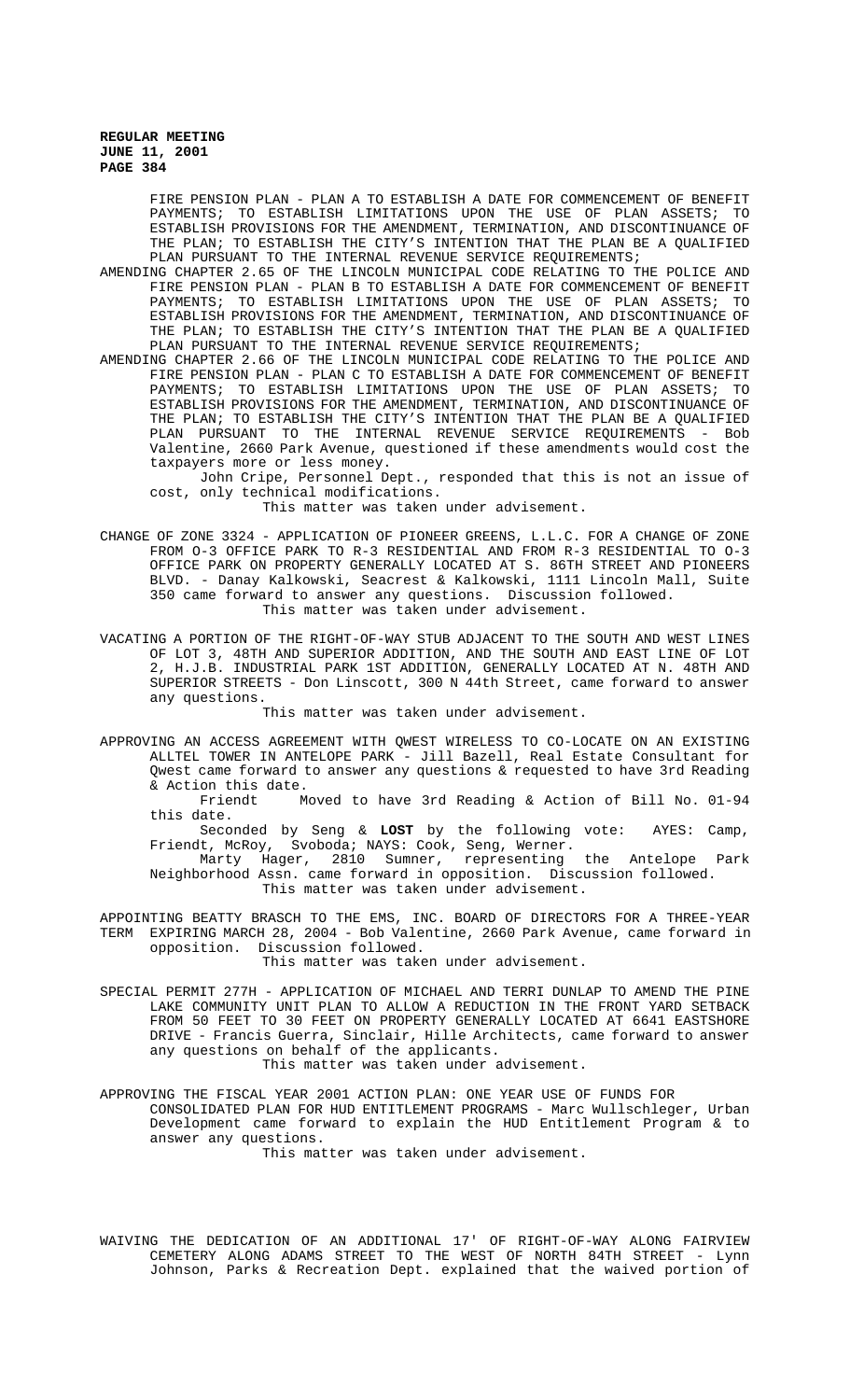land is due to pauper graves in that area. Discussion followed. This matter was taken under advisement.

SPECIAL PERMIT 1901 - APPLICATION OF MICHAEL L. THOMALLA AND ARTY FORTNEY TO DEVELOP VAVIK RIDGE COMMUNITY UNIT PLAN CONSISTING OF 22 DWELLING UNITS OF ELDERLY HOUSING ON PROPERTY GENERALLY LOCATED AT S. 56TH STREET AND ELKCREST DRIVE. (IN CONNECTION W/01R-140);

ACCEPTING AND APPROVING THE PRELIMINARY PLAT OF VAVIK RIDGE CONSISTING OF 11 LOTS AND ONE OUTLOT WITH WAIVERS OF THE REQUIRED SIDEWALKS, FRONT, REAR, AND SIDE YARD SETBACKS, AND THE 3-1 WIDTH RATIO, ON PROPERTY GENERALLY LOCATED AT S. 56TH STREET AND ELKCREST DRIVE. (IN CONNECTION W/01R-139) - Brian Carstens, 2935 Pine Lake Rd., Suite H came forward on behalf of the owner & developer to answer any questions. Discussion followed. This matter was taken under advisement.

## **MISCELLANEOUS BUSINESS PUBLIC HEARING**

Steve Mann, 1624 (inaudible). This matter was taken under advisement.

Mark Allensworth, 1231 S.W. 10th questioned why the citizens of Lincoln do not have the right to chose which hospital they want to be transported to when involved in an emergency. Due to the hospital rotation plan at this time there is no choice. He stated that most would want to go to the closest hospital.

This matter was taken under advisement.

Bill Crawford, no address given, requested a shuttle service to the Haymarket Park until the new walkway is completed. The Lincoln Transportation system does not provide service on Sundays or after 6:30 the other days of the week.

This matter was taken under advisement.

Pat Shannon, Healthcare Management Systems, came forward to ask the Council to help with the Ambulance Service billing problems. Discussion followed.

This matter was taken under advisement.

**\*\* END OF PUBLIC HEARING \*\***

# **COUNCIL ACTION**

### **LIQUOR RESOLUTIONS**

- APPLICATION OF LINCOLN HAYMARKET DEVELOPMENT CORP. FOR A SPECIAL DESIGNATED LIQUOR LICENSE TO COVER AN AREA APPROXIMATELY 300 FEET BY 150 FEET IN 8TH STREET BETWEEN P AND Q STREETS ON JUNE 15, 2001 FROM 3:00 P.M. TO 10:00 P.M., ON JUNE 16, 2001 FROM 11:00 A.M. TO 10:00 P.M., AND ON JUNE 17, 2001 FROM NOON TO 5:00 P.M. - CLERK read the following resolution, introduced by Coleen Seng, who moved its adoption for approval:<br>A-80887 BE IT RESOLVED by the City Council of the City o
- BE IT RESOLVED by the City Council of the City of Lincoln, Nebraska: That after hearing duly had as required by law, consideration of the facts of this application, the Nebraska Liquor Control Act, and the pertinent City ordinances, the City Council recommends that the application of Lincoln Haymarket Development Corp. for a Special Designated License to cover an area measuring 300 feet by 150 feet in 8th Street between P and Q Streets, Lincoln, Nebraska, on June 15, 2001 from 3:00 p.m. to 10:00 p.m., on June 16, 2001 from 11:00 a.m. to 10:00 p.m., and on June 17, 2001 from noon to 5:00 p.m., be approved with the condition that the premise complies in every respect with all City and State regulations and with the following requirements:
	- 1. Identification to be checked, wristbands required on all parties wishing to consume alcohol.
		- 2. Adequate security shall be provided for the event.
		- 3. The area requested for the permit shall be separated from the public by a fence or other means.
		- 4. Responsible alcohol service practices shall be followed.

BE IT FURTHER RESOLVED the City Clerk is directed to transmit a copy of this resolution to the Nebraska Liquor Control Commission.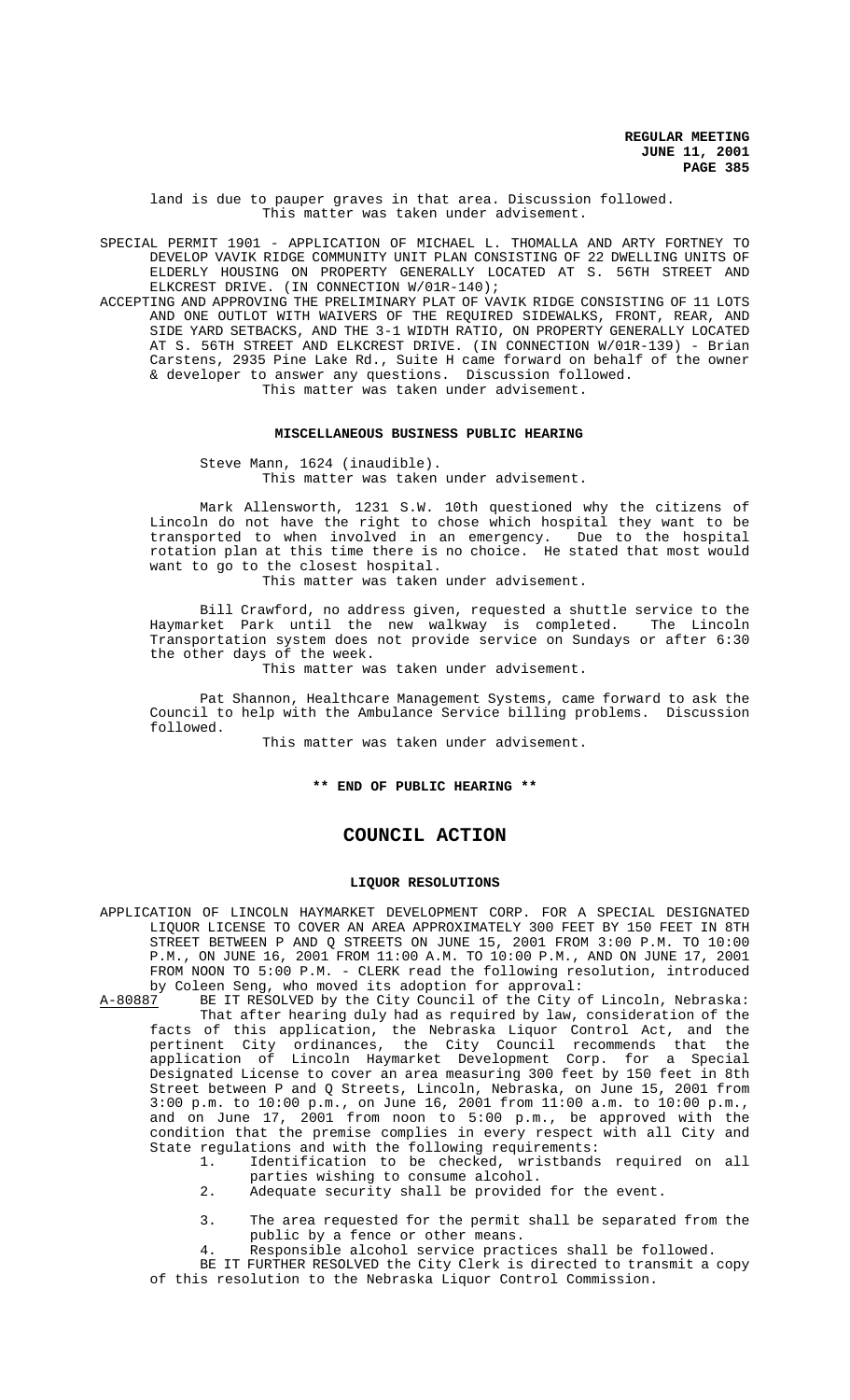Introduced by Coleen Seng Seconded by Camp & carried by the following vote: AYES: Camp, Cook, Friendt, McRoy, Seng, Svoboda, Werner; NAYS: None.

- APPLICATION OF LINCOLN HAYMARKET DEVELOPMENT CORP. FOR A SPECIAL DESIGNATED LIQUOR LICENSE TO COVER AN AREA APPROXIMATELY 300 FEET BY 150 FEET IN THE PARKING LOT SOUTH OF THE LINCOLN STATION, 201 N. 7TH STREET, ON JUNE 15 AND 16, 2001, BETWEEN THE HOURS OF 8:30 P.M. AND 1:00 A.M. - CLERK read the following resolution, introduced by Coleen Seng, who moved its adoption for approval:<br>A-80888 BE IT RESOLVED by
- BE IT RESOLVED by the City Council of the City of Lincoln, Nebraska: That after hearing duly had as required by law, consideration of the facts of this application, the Nebraska Liquor Control Act, and the pertinent City ordinances, the City Council recommends that the application of Lincoln Haymarket Development Corp. for a Special Designated License to cover an area measuring 300 feet by 150 feet in the parking lot south of the Lincoln Station, 201 N. 7th Street, on June 15 and 16, 2001 from 8:30 p.m. to 1:00 a.m., be approved with the condition that the premise complies in every respect with all City and State regulations and with the following requirements:
	- 1. Identification to be checked, wristbands required on all parties wishing to consume alcohol.
	- 2. Adequate security shall be provided for the event.<br>3. The area requested for the permit shall be separate
		- The area requested for the permit shall be separated from the public by a fence or other means.
	- 4. Responsible alcohol service practices shall be followed.
	- BE IT FURTHER RESOLVED the City Clerk is directed to transmit a copy
	- of this resolution to the Nebraska Liquor Control Commission. Introduced by Coleen Seng

Seconded by Werner & carried by the following vote: AYES: Camp, Cook, Friendt, McRoy, Seng, Svoboda, Werner; NAYS: None.

- APP. OF LINCOLN HAYMARKET DEVELOPMENT CORPORATION FOR A SPECIAL DESIGNATED LICENSE FOR OUTDOOR STREET DANCES AS ADJUNCT TO HAYMARKET HEYDAYS. AT 355 NORTH 8TH STREET, #B - This item is a duplicate of Liquor Resolution A-80888.
- APPLICATION OF SALVADOR CARCAMO DBA "RESTAURANTE Y PUPUSERIA EL SALVADOR" FOR A CLASS "I" LIQUOR LICENSE AT 1501 CENTER PARK ROAD, #100 - CLERK read the following resolution, introduced by Coleen Seng, who moved its adoption for approval:
- A-80889 BE IT RESOLVED by the City Council of the City of Lincoln, Nebraska: That after hearing duly had as required by law, consideration of the facts of this application, the Nebraska Liquor Control Act, and the pertinent City ordinances, the City Council recommends that the application of Salvador Carcamo dba "Restaurante Y Pupuseria El Salvador" for a Class "I" liquor license at 1501 Center Park Road, #100, Lincoln, Nebraska, for the license period ending April 30, 2002, be approved with the condition that the premise complies in every respect with all city and state regulations. The City Clerk is directed to transmit a copy of this resolution to the Nebraska Liquor Control Commission.

### Introduced by Coleen Seng

Seconded by Werner & carried by the following vote: AYES: Camp, Cook, Friendt, McRoy, Seng, Svoboda, Werner; NAYS: None.

APPLICATION OF B&R STORES INC. FOR A LIQUOR CATERING LICENSE AT 2525 PINE LAKE ROAD - CLERK read the following resolution, introduced by Coleen Seng, who moved its adoption for approval:<br>A-80890 BE IT RESOLVED by the City

BE IT RESOLVED by the City Council of the City of Lincoln, Nebraska: That after hearing duly had as required by law, consideration of the facts of this application, the Nebraska Liquor Control Act, and the pertinent City ordinance, the City Council recommends that the application of B&R Stores Inc. for the issuance of a Catering Permit to the existing

liquor license, located at 2525 Pine Lake Road, Lincoln, Nebraska, be approved with the condition that the premise complies in every respect with all city and state regulations.

BE IT FURTHER RESOLVED that a copy of this resolution be transmitted by the City Clerk to the Nebraska Liquor Control Commission.

Introduced by Coleen Seng Seconded by Cook & carried by the following vote: AYES: Camp, Cook,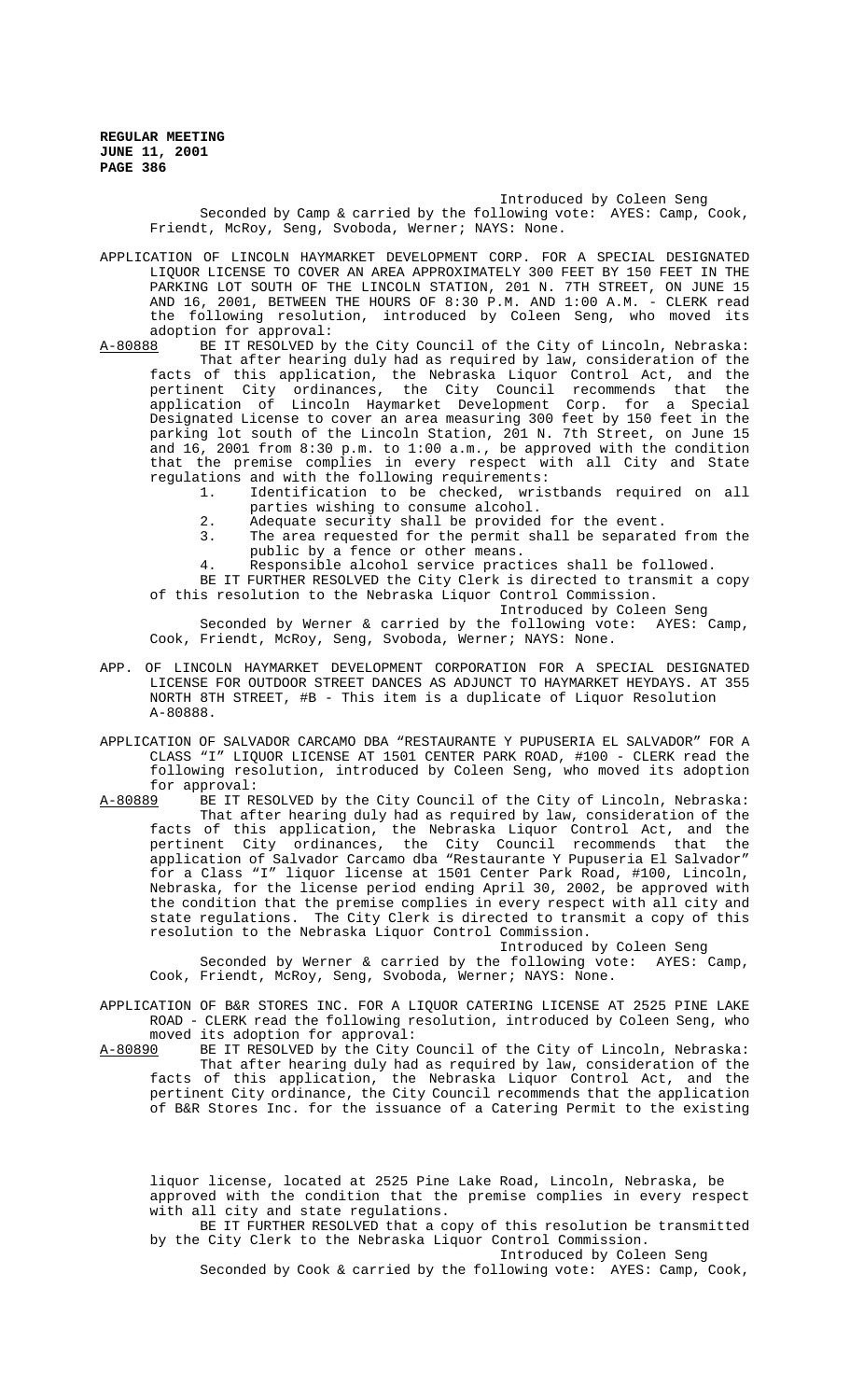Friendt, McRoy, Seng, Svoboda; NAYS: Werner.

APPLICATION OF B&R STORES INC. FOR A LIQUOR CATERING LICENSE AT 2662 CORNHUSKER HIGHWAY - CLERK read the following resolution, introduced by Coleen Seng, who moved its adoption for approval:

A-80891 BE IT RESOLVED by the City Council of the City of Lincoln, Nebraska: That after hearing duly had as required by law, consideration of the facts of this application, the Nebraska Liquor Control Act, and the pertinent City ordinance, the City Council recommends that the application of B&R Stores Inc. for the issuance of a Catering Permit to the existing liquor license, located at 2662 Cornhusker Highway, Lincoln, Nebraska, be approved with the condition that the premise complies in every respect with all city and state regulations.

BE IT FURTHER RESOLVED that a copy of this resolution be transmitted by the City Clerk to the Nebraska Liquor Control Commission.

Introduced by Coleen Seng

Seconded by Cook & carried by the following vote: AYES: Camp, Cook, Friendt, McRoy, Seng, Svoboda; NAYS: Werner.

APPLICATION OF B&R STORES INC. FOR A LIQUOR CATERING LICENSE AT 130 NORTH 66TH STREET - CLERK read the following resolution, introduced by Coleen Seng,

who moved its adoption for approval:<br>A-80892 BE IT RESOLVED by the City Coun-BE IT RESOLVED by the City Council of the City of Lincoln, Nebraska: That after hearing duly had as required by law, consideration of the facts of this application, the Nebraska Liquor Control Act, and the pertinent City ordinance, the City Council recommends that the application of B&R Stores Inc. for the issuance of a Catering Permit to the existing liquor license, located at 13 N. 66th Street, Lincoln, Nebraska, be approved with the condition that the premise complies in every respect with all city and state regulations.

BE IT FURTHER RESOLVED that a copy of this resolution be transmitted by the City Clerk to the Nebraska Liquor Control Commission.

Introduced by Coleen Seng

Seconded by Cook & carried by the following vote: AYES: Camp, Cook, Friendt, McRoy, Seng, Svoboda; NAYS: Werner.

APPLICATION OF GRANDSTAND, LLC DBA "BLEACHERS BAR & GRILL" FOR A CLASS "I" LIQUOR LICENSE AT 5601 SOUTH 56TH STREET, SUITE 20 - CLERK read the following resolution, introduced by Coleen Seng, who moved its adoption for approval:

A-80893 BE IT RESOLVED by the City Council of the City of Lincoln, Nebraska: That after hearing duly had as required by law, consideration of the facts of this application, the Nebraska Liquor Control Act, and the pertinent City ordinances, the City Council recommends that the application of Grandstand LLC dba "Bleachers Bar & Grill" for a Class "I" liquor license at 5601 South 56th Street, Suite 20, Lincoln, Nebraska, for the license period ending April 30, 2002, be approved with the condition that the premise complies in every respect with all city and state regulations. The City Clerk is directed to transmit a copy of this resolution to the Nebraska Liquor Control Commission.

### Introduced by Coleen Seng

Seconded by Cook & carried by the following vote: AYES: Camp, Cook, Friendt, McRoy, Seng, Svoboda, Werner; NAYS: None.

MANAGER APPLICATION OF ROBERT RICHARD LOCKWOOD FOR GRANDSTAND, LLC DBA

"BLEACHERS BAR & GRILL" AT 5601 SOUTH 56TH STREET, SUITE 20 - CLERK read the following resolution, introduced by Coleen Seng, who moved its

adoption for approval:<br>A-80894 WHEREAS, Grandsta WHEREAS, Grandstand LLC dba "Bleachers Bar & Grill" located at 5601 South 56th Street, Suite 20, Lincoln, Nebraska has been approved for a Retail Class "I" liquor license, and now requests that Robert Richard Lockwood be named manager;

WHEREAS, Robert Richard Lockwood appears to be a fit and proper person to manage said business.

NOW, THEREFORE, BE IT RESOLVED by the City Council of the City of Lincoln, Nebraska:

That after hearing duly had as required by law, consideration of the facts of this application, the Nebraska Liquor Control Act, and the pertinent City ordinances, the City Council recommends that Robert Richard Lockwood be approved as manager of this business for said licensee. The City Clerk is directed to transmit a copy of this resolution to the Nebraska Liquor Control Commission.

Introduced by Coleen Seng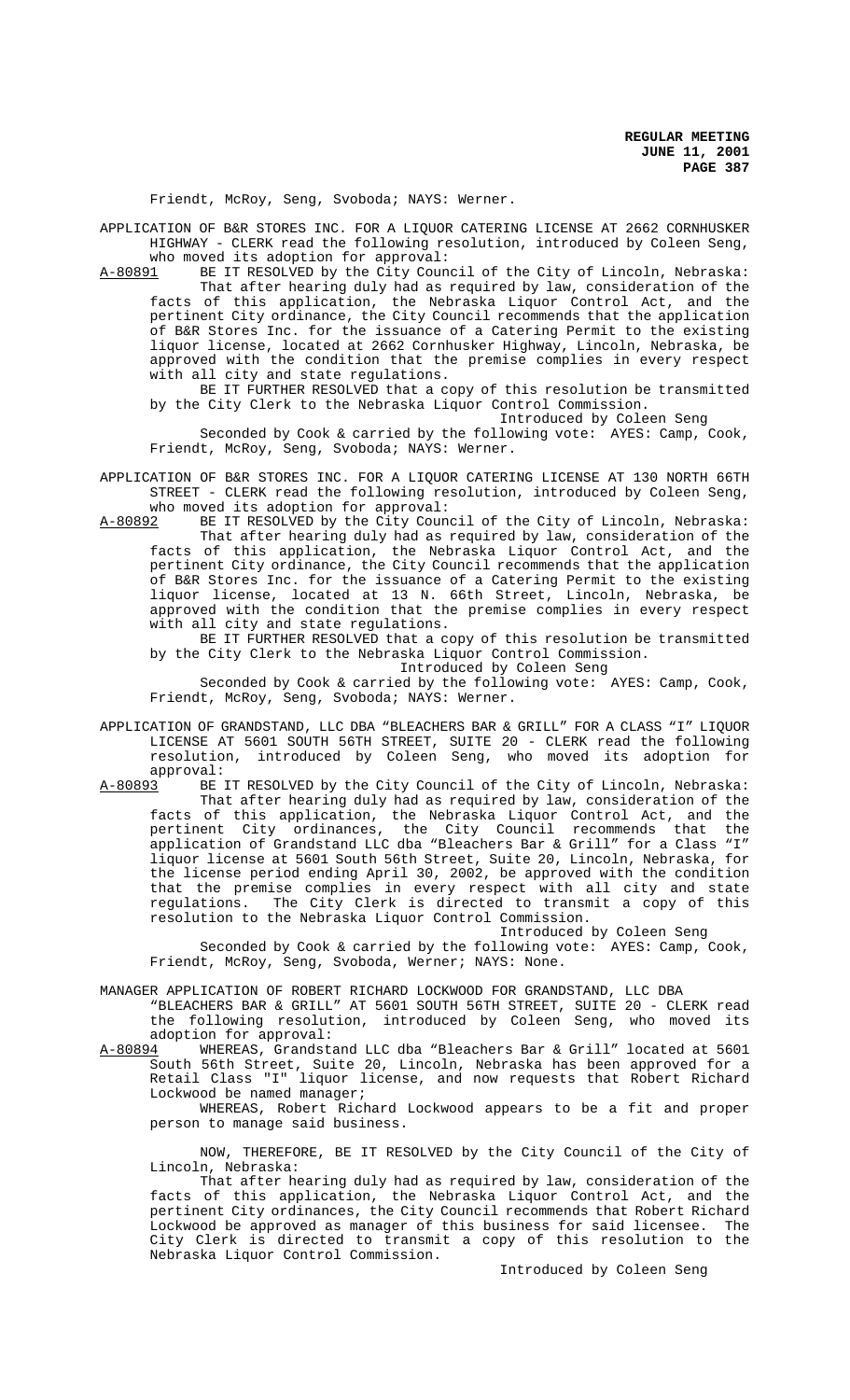> Seconded by Werner & carried by the following vote: AYES: Camp, Cook, Friendt, McRoy, Seng, Svoboda, Werner; NAYS: None.

### **ORDINANCES - 2ND READING**

- CHANGE OF ZONE 3324 APPLICATION OF PIONEER GREENS, L.L.C. FOR A CHANGE OF ZONE FROM 0-3 OFFICE PARK TO R-3 RESIDENTIAL AND FROM R-3 RESIDENTIAL TO O-3 OFFICE PARK ON PROPERTY GENERALLY LOCATED AT S. 68TH STREET AND PIONEERS BLVD. - PRIOR to reading:
- SENG Moved to suspend the rules to have 3rd Reading & Action this date. Seconded by Werner & carried by the following vote: AYES: Camp, Cook, Friendt, McRoy, Seng, Svoboda, Werner; NAYS: None.
- CLERK Read an ordinance, introduced by Ken Svoboda, amending the Lincoln Zoning District Maps attached to and made a part of Title 27 as provided by Section 27.05.020 or the Lincoln Municipal Code, by changing the boundaries of the districts established and shown thereon, the second time. **(SEE COUNCIL ACTION UNDER "ORDINANCES - 3RD READING".)**
- VACATING LOTS 1 THROUGH 6, LEAVITT'S SUBDIVISION, GENERALLY LOCATED AT S. 14TH STREET AND DAIRY DRIVE - CLERK read an ordinance, introduced by Ken Svoboda, vacating a portion of the final plat of Leavitt's Subdivision as previously approved by the City of Lincoln on August 9, 1886, the second time.
- VACATING A PORTION OF THE RIGHT-OF-WAY STUB ADJACENT TO THE SOUTH AND WEST LINES OF LOT 3, 48TH AND SUPERIOR ADDITION, AND THE SOUTH AND EAST LINE OF LOT 2, H.J.B. INDUSTRIAL PARK 1ST ADDITION, GENERALLY LOCATED AT N. 48TH AND SUPERIOR STREETS - CLERK read an ordinance, introduced by Ken Svoboda, vacating a 75' by 80' portion of right-of-way stub adjacent to the south vacating a 75 by 30 portion of register and retaining title<br>and west lines of lot 3, and Superior Addition, and retaining title thereto in the City of Lincoln, Lancaster County, Nebraska, the second time.
- APPROVING AN ACCESS AGREEMENT WITH QWEST WIRELESS TO CO-LOCATE ON AN EXISTING ALLTEL TOWER IN ANTELOPE PARK - PRIOR to reading:
- FRIENDT Moved to have 3rd Reading & Action this date on Bill No. 01-94. Seconded by Seng & **LOST** by the following vote: AYES: Camp, Cook, Friendt, McRoy, Seng, Svoboda, Werner; NAYS: None.
- CLERK Read an ordinance, introduced by Ken Svoboda, whereas the City of Lincoln desires to provide access in Antelope park, generally located at 30th& "A" Streets, to Qwest Wireless, LLC, to co-locate their facilities on an exiting Alltel tower, the second time.

#### **RESOLUTIONS**

APPOINTING CHARLENE FLOOD-JOHNSON TO THE MULTICULTURAL ADVISORY COMMITTEE TO FILL AN UNEXPIRED TERM EXPIRING SEPTEMBER 18, 2001 - CLERK read the following resolution, introduced by Terry Werner, who moved its adoption:

A-80895 BE IT RESOLVED by the City Council of the City of Lincoln, Nebraska:

That the appointment of Charlene Flood-Johnson to the Multicultural Advisory Committee to fill an unexpired term expiring September 18, 2001 is hereby approved.

Introduced by Terry Werner Seconded by Seng & carried by the following vote: AYES: Camp, Cook, Friendt, McRoy, Seng, Svoboda, Werner; NAYS: None.

APPOINTING BEATTY BRASCH TO THE EMS, INC. BOARD OF DIRECTORS FOR A THREE-YEAR TERM EXPIRING MARCH 28, 2004 - CLERK read the following resolution, introduced by Terry Werner, who moved its adoption:

A-80896 BE IT RESOLVED by the City Council of the City of Lincoln, Nebraska:

That the appointment of Beatty Brasch to the EMS, Inc. Board of Directors for a three-year term expiring March 28, 2004 is hereby approved.

Introduced by Terry Werner Seconded by Seng & carried by the following vote: AYES: Cook,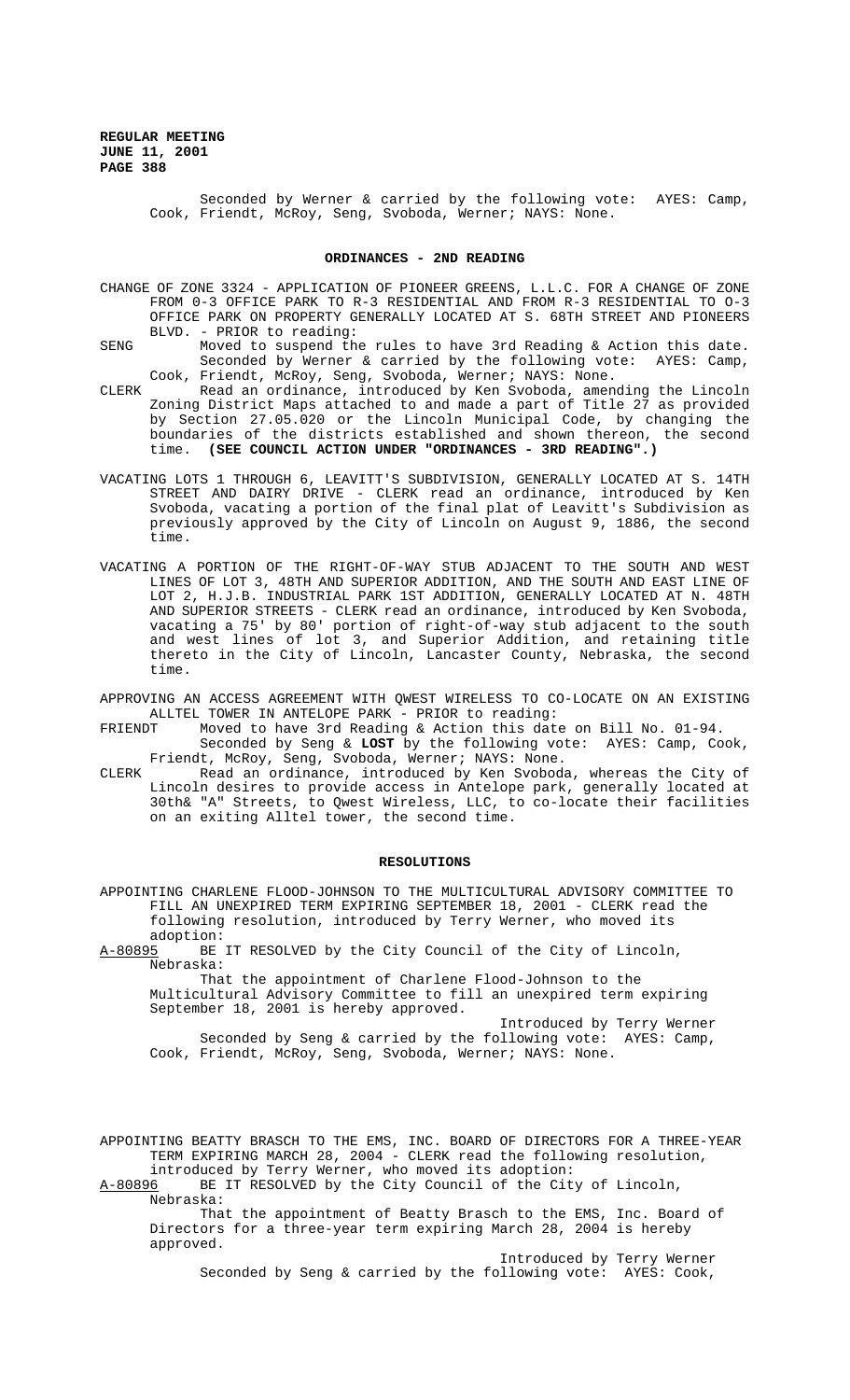Friendt, McRoy, Seng, Werner; NAYS: Camp, Svoboda. REAPPOINTING SARAH JONES TO THE CITY PERSONNEL BOARD FOR A FIVE-YEAR TERM EXPIRING JUNE 22, 2006 - CLERK read the following resolution, introduced by Terry Werner, who moved its adoption: A-80897 BE IT RESOLVED by the City Council of the City of Lincoln, Nebraska: That the reappointment of Sarah Jones to the City Personnel Board for a five-year term expiring June 22, 2006 is hereby approved. Introduced by Terry Werner Seconded by Seng & carried by the following vote: AYES: Camp, Cook, Friendt, McRoy, Seng, Svoboda, Werner; NAYS: None. APPOINTING DR. SITARAM JASWAL TO THE LINCOLN COMMISSION ON HUMAN RIGHTS TO FILL AN UNEXPIRED TERM EXPIRING DECEMBER 31, 2003 - CLERK read the following resolution, introduced by Terry Werner, who moved its adoption:<br>A-80898 BE BE IT RESOLVED by the City Council of the City of Lincoln, Nebraska: That the appointment of Dr. Sitaram Jaswal to the Lincoln Commission on Human Rights to fill an unexpired term expiring December 31, 2003 is hereby approved. Introduced by Terry Werner Seconded by Seng & carried by the following vote: AYES: Camp, Cook, Friendt, McRoy, Seng, Svoboda, Werner; NAYS: None. APPOINTING RONALD GEARY TO THE HEATING, VENTILATING, AND COOLING EXAMINERS BOARD FOR A THREE-YEAR TERM EXPIRING APRIL 4, 2004 - CLERK read the following resolution, introduced by Terry Werner, who moved its adoption:<br><u>A-80899</u> BE BE IT RESOLVED by the City Council of the City of Lincoln, Nebraska: That the appointment of Ronald Geary to the Heating, Ventilating and Cooling Examiners Board for a three-year term expiring April 4, 2004 is hereby approved. Introduced by Terry Werner Seconded by Seng & carried by the following vote: AYES: Camp, Cook, Friendt, McRoy, Seng, Svoboda, Werner; NAYS: None. SPECIAL PERMIT 277H - APPLICATION OF MICHAEL AND TERRI DUNLAP TO AMEND THE PINE LAKE COMMUNITY UNIT PLAN TO ALLOW A REDUCTION IN THE FRONT YARD SETBACK FROM 50 FEET TO 30 FEET ON PROPERTY GENERALLY LOCATED AT 6641 EASTSHORE DRIVE - CLERK read the following resolution, introduced by Terry Werner, who moved its adoption:<br>A-80900 WHEREAS, Michael and Terri Dunl WHEREAS, Michael and Terri Dunlap have submitted an application

designated as Special Permit No. 277H for authority to amend Pine Lake Community Unit Plan to reduce the front yard setback from 50 feet to 30 feet on property generally located at 6641 Eastshore Drive, and legally described to wit:

Lot 20, Pine Lake Addition, located in the Southeast Quarter of Section 15, Township 9 North, Range 7 East

of the 6th P.M., Lancaster County, Nebraska;

WHEREAS, the real property adjacent to the area included within the site plan for this reduction of the front yard setback will not be adversely affected; and

WHEREAS, said site plan together with the terms and conditions hereinafter set forth are consistent with the intent and purpose of Title 27 of the Lincoln Municipal Code to promote the public health, safety, and general welfare.

NOW, THEREFORE, BE IT RESOLVED by the City Council of the City of Lincoln, Nebraska:

That the application of Michael S. and Terri Dunlap, hereinafter referred to as "Permittee", to amend Pine Lake Community Unit Plan to reduce the front yard setback from 50 feet to 30 feet on the property legally described above, in order to bring the existing structure into conformance and to permit the Permittee to construct an addition to the existing structure within the adjusted setback, be and the same is hereby granted under the provisions of Section 27.63.320 and Chapter 27.65 of the Lincoln Municipal Code upon condition that construction and operation of said addition be in strict compliance with said application, the site plan, and the following additional express terms, conditions, and requirements:

1. This permit approves a reduction from a 50-foot to a 30-foot front yard on Lot 20, Pine Lake Addition.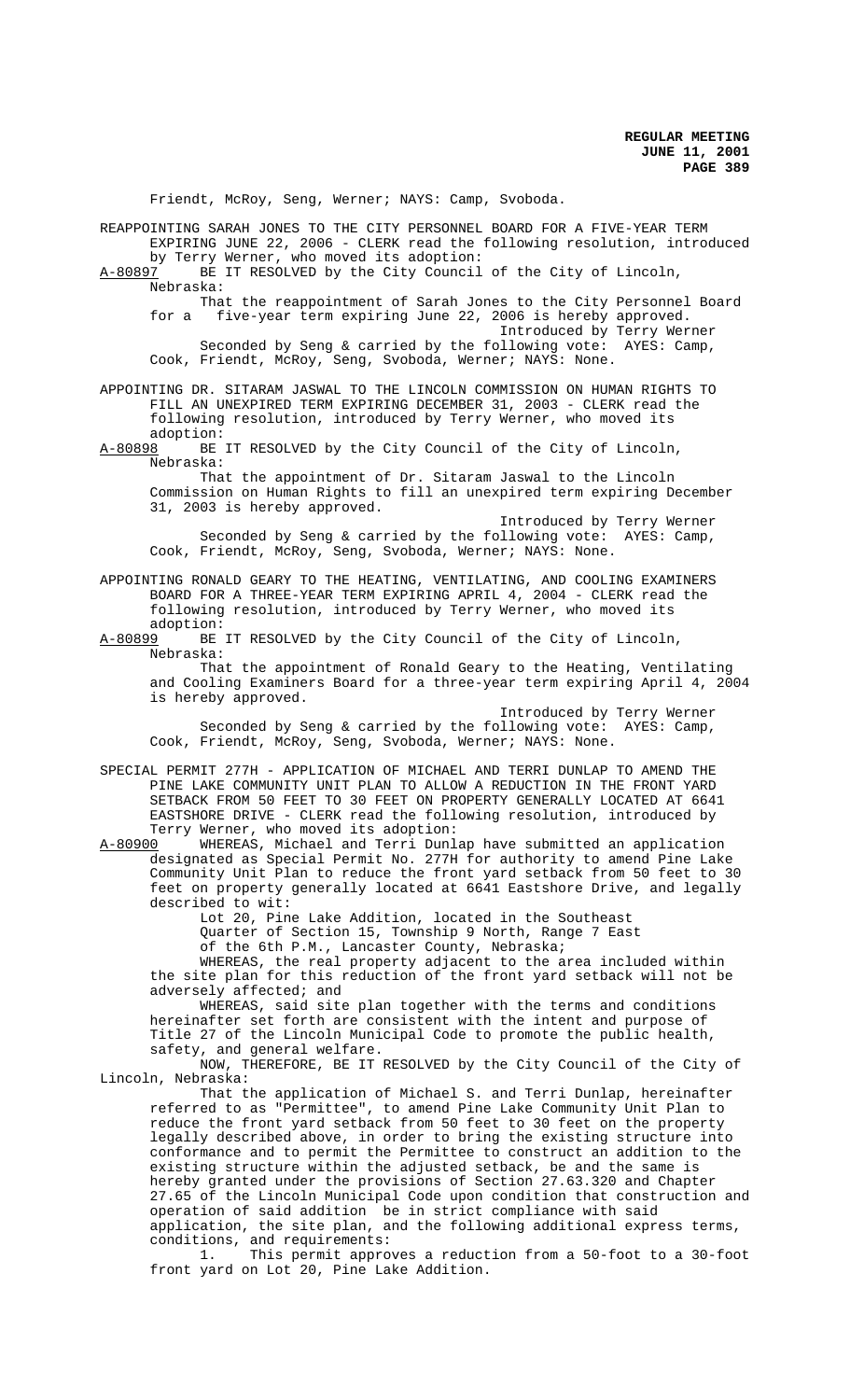> 2. Before receiving building permits the construction plans must conform to the approved plans.

3. Before occupying the new construction all development and construction must be completed in conformance with the approved plans. 4. The site plan approved by this permit shall be the basis for

all interpretations of setbacks, yards, locations of buildings, location of parking and circulation elements, and similar matters.

5. The terms, conditions, and requirements of this resolution shall be binding and obligatory upon the Permittee, its successors, and assigns. The building official shall report violations to the City Council which may revoke the special permit or take such other action as may be necessary to gain compliance.

6. The Permittee shall sign and return the City's letter of acceptance to the City Clerk within 30 days following approval of the special permit, provided, however, said 30-day period may be extended up to six months by administrative amendment. The City Clerk shall file a copy of the resolution approving the special permit and the letter of acceptance with the Register of Deeds, filing fees therefor to be paid in advance by the Permittee.

7. The site plan as approved with this resolution voids and supersedes all previously approved site plans, however, all resolutions approving previous permits remain in force unless specifically amended by this resolution.

Introduced by Terry Werner Seconded by Seng & carried by the following vote: AYES: Camp, Cook, Friendt, McRoy, Seng, Svoboda, Werner; NAYS: None.

APPROVING THE FISCAL YEAR 2001 ACTION PLAN: ONE YEAR USE OF FUNDS FOR CONSOLIDATED PLAN FOR HUD ENTITLEMENT PROGRAMS - CLERK read the following resolution, introduced by Terry Werner, who moved its adoption:<br>A-80901 WHE

WHEREAS, the City of Lincoln, Nebraska, acting by and through the Mayor as the Chief Executive Officer and the City Council as the Legislative body of this City, with full citizen participation with reference thereto and in full compliance with the U.S. Department of Housing and Urban Development requirements, has prepared the City of Lincoln FY 2001 Action Plan: One Year Use of Funds for HUD Entitlement Programs under the provisions of 24 C.F.R., Part 91, et al.; and

WHEREAS, such plan includes the proposed community development activities and community development objectives, all prepared in full compliance with the requirements, instructions, and recommendations contained in the Community Development Block Grant Regulations, HOME Investment Partnerships Act Regulations, and Emergency Shelter Grant Program Regulations; and

WHEREAS, such plan and the items contained therein and each of them appear to be in the best interest of the City of Lincoln, Nebraska; and

WHEREAS, certain assurances must be incorporated into the City of Lincoln's FY 2001 Action Plan, as prescribed in the Community Development Block Grant Regulations, HOME Investment Partnerships Act Regulations, and Emergency Shelter Grant Regulations and 24 C.F.R., Part 91.

NOW, THEREFORE, BE IT RESOLVED by the City Council of the City of Lincoln, Nebraska:

That the FY 2001 Action Plan, a copy of which is attached hereto, is consistent with the Comprehensive Plan and the Mayor is authorized to submit the FY 2001 Action Plan to the Department of Housing and Urban Development for total grants for Fiscal Year 2001 in the amount of \$3,490,000 (\$2,239,000 CDBG; \$1,175,000 HOME; and \$76,000 Emergency Shelter Grant) under the provisions of Title I of the Housing and Community Development Act of 1974, as amended, Title II of the Cranston-Gonzalez National Affordable Housing Act of 1990, as amended, Title IV of Subtitle B of the Stewart B. McKinney Homeless Assistance Act of 1988, as amended, and each and every item included therein is hereby approved. The Mayor and other City officials charged with responsibilities pertinent to the proposed certifications are hereby authorized to execute said certifications for and on behalf of the City of Lincoln, Nebraska, and the Mayor is hereby authorized and directed to execute said statement for and on behalf of the City of Lincoln, Nebraska, to submit same to the Secretary of Housing and Urban Development, or his designate, in the form and substance as required by the Community Development Block Grant Regulations, HOME Investment Partnerships Act Regulations, and Emergency Shelter Grant Regulations, and to supplement such Action Plan in any way reasonably required by the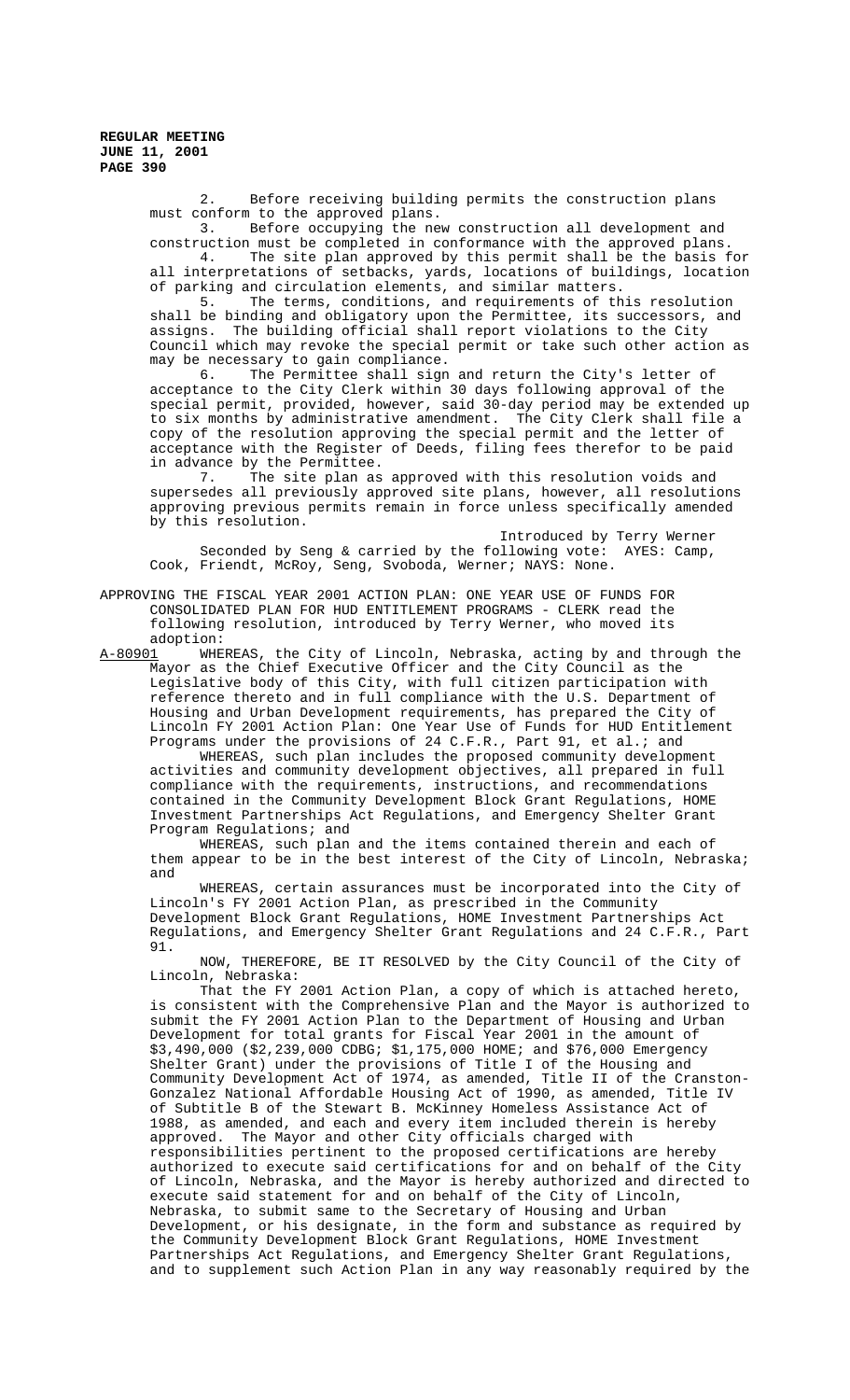Department of Housing and Urban Development to expedite approval of the same.

BE IT FURTHER RESOLVED that the City of Lincoln, Nebraska, hereby assures and certifies that it will comply with the regulations, policies, guidelines, and requirements of Federal Management Circulars 74-4 and 74-7 and OMB Circular A-87 and 24 Code of Federal Regulations, Part 85, as they relate to the Action Plan, acceptance and use of Federal funds for the City's federally-assisted programs.

BE IT FURTHER RESOLVED that the City of Lincoln, Nebraska hereby assures and certifies with respect to the FY 2001 Action Plan that:<br>1. The City will affirmatively further fair house.

1. The City will affirmatively further fair house.<br>2. The City has in effect and is following a resid The City has in effect and is following a residential antidisplacement and relocation assistance plan.<br>3. The City will continue to provid

The City will continue to provide a drug-free workplace by: a. Publishing a statement notifying employees that the

unlawful manufacture, distribution, dispensing, possession, or use of a controlled substance is prohibited in the grantee's workplace and specifying the actions that will be taken against employees for violation of such prohibition;

b. Establishing an ongoing drug-free awareness program to inform employees about

- i. The dangers of drug abuse in the workplace;<br>ii. The grantee's policy of maintaining a drug-The grantee's policy of maintaining a drug-free work-place;
- iii. Any available drug counseling, rehabilitation, and employee assistance programs; and
- iv. The penalties that may be imposed upon employees for drug abuse violations occurring in the
	- workplace;

c. Making it a requirement that each employee to be engaged in the performance of the grant be given a copy of the statement required by subparagraph (1);

d. Notifying the employee in the statement required by sub-paragraph (a) that, as a condition of employment under the grant, the employee will:<br>i.

i. Abide by the terms of the statement; and<br>ii. Notify the employer in writing of his or Notify the employer in writing of his or her conviction for a violation of a criminal drug statute occurring in the workplace no later than five calendar days after such conviction;

e. Notifying the agency in writing, within ten calendar days after receiving notice under subparagraph d.ii. from an employee or otherwise receiving actual notice of such conviction. Employers of convicted employees must provide notice, including position title, to every grant officer or other designed on whose grant activity the convicted employee was working, unless the Federal agency has designated a central point for the receipt of such notices. Notice shall include the identification number(s) of each affected grant;

f. Taking one of the following actions, within 30 calendar days of receiving notice under subparagraph d.ii., with respect to any employee who is so convicted -<br>i. Taking approx

Taking appropriate personnel action against such an employee, up to and including termination, consistent with the requirements of the Rehabilitation Act of 1973, as amended; or ii. Requiring such employee to participate satisfactorily in a drug abuse assistance or rehabilitation program approved for such

purposes by a federal, state, or local health, law enforcement, or other appropriate agency;

g. Making a good faith effort to continue to maintain a drug-free workplace through implementation of subparagraphs a, b, c, d, e, and  $f.$ 

The City will comply with restrictions on lobbying required by 24 CFR part 87, together with disclosure forms if required by that part. The City further certifies that to the best of the City's knowledge and belief:

a. No federal appropriated funds have been paid or will be paid, by or on behalf of the City, to any person for influencing or attempting to influence any officer or employee of an agency, a member of Congress, an officer or employee of Congress, or an employee of a member of Congress in connection with the awarding of any federal contract, the making of any federal grant, the making of any federal loan, the entering into of any cooperative agreement, and the extension,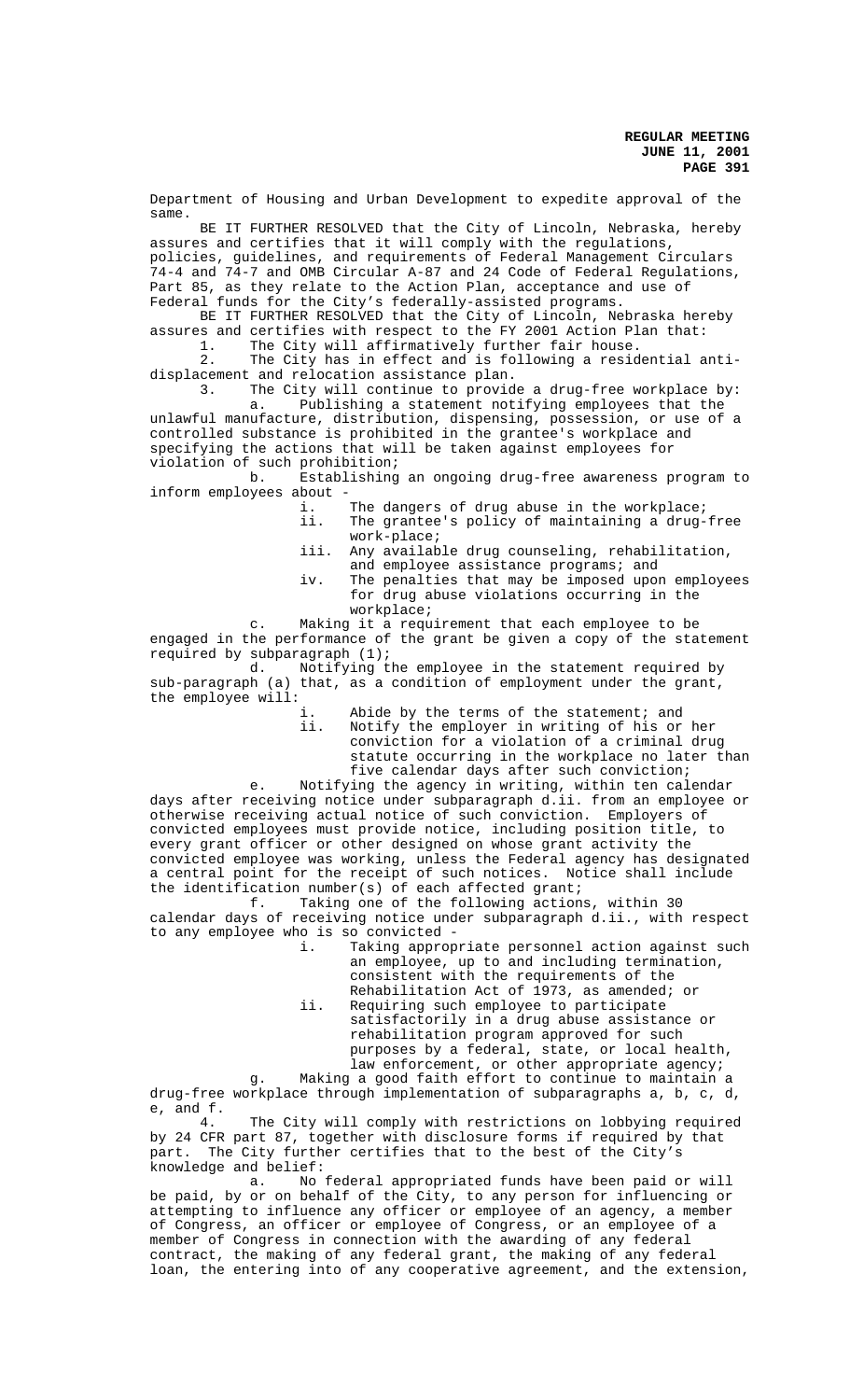> continuation, renewal, amendment, or modification of any federal contract, grant, loan, or cooperative agreement;<br>b. If any funds other than federa

If any funds other than federal appropriated funds have been paid or will be paid to any person for influencing or attempting to influence an officer or employee of any agency, a member of congress, an officer or employee of Congress, or an employee of a member of Congress in connection with this federal contract, grant loan, or cooperative agreement, it will complete and submit Standard Form-LLL, "Disclosure Form to Report Lobbying," in accordance with its instructions; and

c. The City will require that the language of paragraph 4 of this certification be included in the award documents for all subawards at all tiers (including subcontracts, subgrants, and contracts under grants, loans, and cooperative agreements) and that all subrecipients shall certify and disclose accordingly.

5. The City possesses legal authority under state and local law to make a grant submission and to carry out the proposed community development and housing program for which it is seeking funding in accordance with applicable HUD regulations. By passage of this resolution, the Mayor, as the official representative of the City of Lincoln is hereby authorized to submit the Action Plan, including all the understandings and assurances contained therein. Further the Mayor is hereby directed and authorized to act in connection with the submission of the Action Plan and to provide such additional information as may be required.<br>6 The hou

The housing activities to be undertaken with CDBG, HOME, and ESG funds are consistent with the City's strategic plan.

7. The City will comply with the acquisition and relocation requirements of the Uniform Relocation Assistance and Real Property Acquisition Policies Act of 1970, as amended, as required under 24 C.F.R. § 570.606(b) and Federal implementing regulations; and the requirements in 24 C.F.R. § 570.606(c) governing the residential antidisplacement and relocation assistance plan under Section 104(d) of the Act (including a certification that the grantee is following such a plan); and the relocation requirements of 24 C.F.R. § 570.606(d) governing optional relocation assistance under Section 105(a)(11) of the Act.

8. The City will comply with Section 3 of the Housing and Urban Development Act of 1968 (12 U.S.C. 1701a) and implementing regulations at 24 CFR Part 135.

BE IT FURTHER RESOLVED that the City of Lincoln hereby assures and certifies with respect to the Community Development Block Grant program portion of the FY 2001 Action Plan that:

1. The City is in full compliance and following a detailed citizen participation plan that satisfies the requirement of 24 CFR § 91.105 and which:

a. Provides for and encourages citizen participation, with particular emphasis on participation by persons of low and moderate income who are residents of slum and blighted areas and of areas in which funds are proposed to be used, and provides for participation of residents in low and moderate income neighborhoods as defined by the City;

b. Provides citizens with reasonable and timely access to local meetings, information, and records relating to the City's proposed use of funds, as required by the regulations of the Secretary, and relating to the actual use of funds under the Act;

c. Provides for technical assistance to groups representative of persons of low and moderate income that request such assistance in developing proposals with the level and type of assistance to be determined by the grantee;

d. Provides for public hearings to obtain citizen views and to respond to proposals and questions at all stages of the community development program, including at least the development of needs, the review of proposed activities, and review of program performance, which hearings shall be held after adequate notice, at times and locations convenient to potential or actual beneficiaries, and with accommodation for the handicapped;

e. Provides for a timely written answer to written complaints and grievances, within 15 working days where practicable; and<br>f. Identifies how the needs of non-English speaking Identifies how the needs of non-English speaking

residents will be met in the case of public hearings where a significant number of non-English speaking residents can be reasonably expected to participate;<br>2.

The City's consolidated housing and community development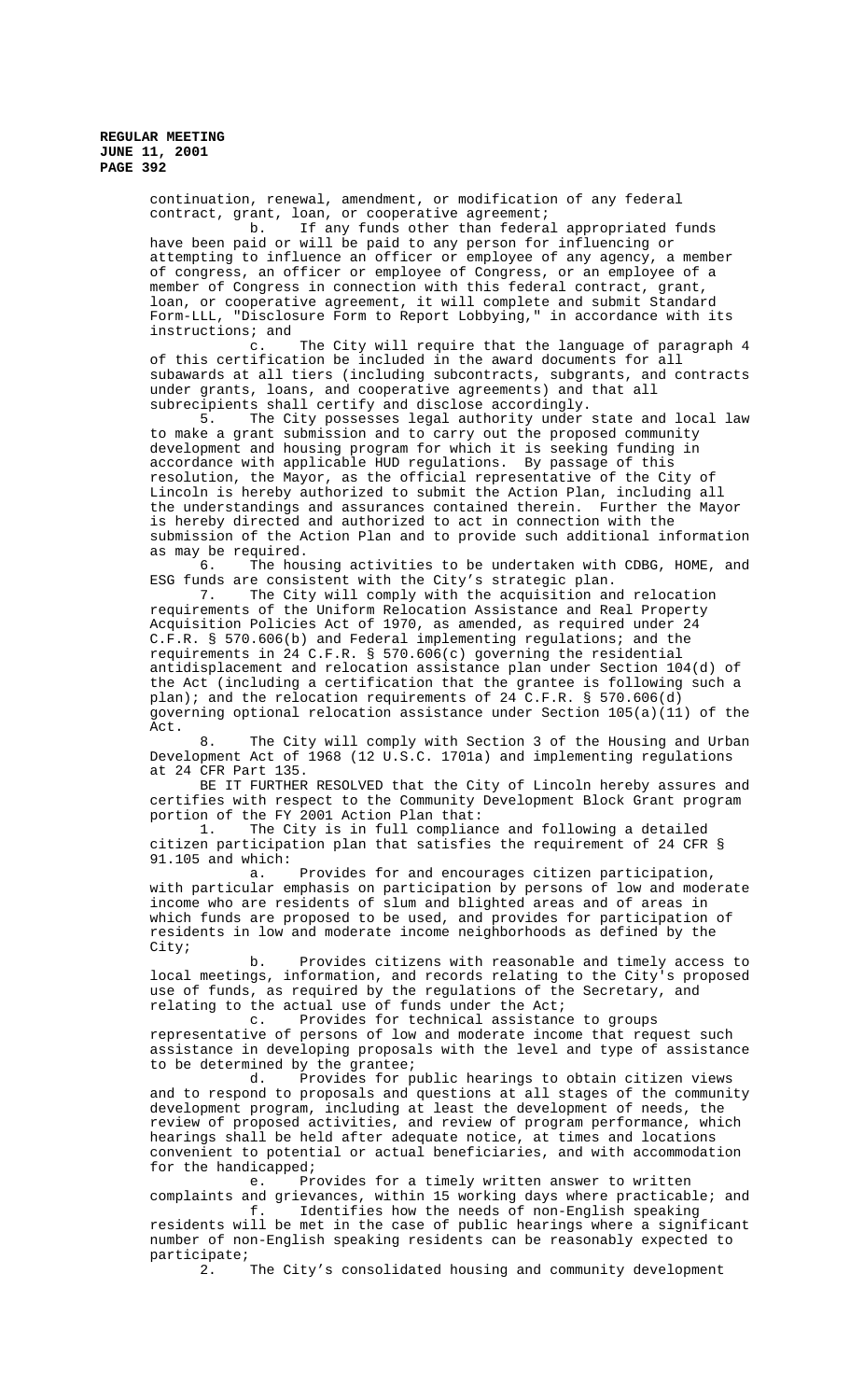plan identifies community development and housing needs and specifies both short-term and long-term community development objectives that have been in accordance with the primary objective of the statute authorizing the CDBG Program, as described in 24 CFR 570.2 and the requirements of 24 CFR Part 91 Subpart C and 24 CFR Part 570.

3. The City is following a current HUD approved consolidated plan.<br>4. The City has developed its final statement of projected u The City has developed its final statement of projected use of funds so as to give maximum feasible priority to activities which benefit low and moderate income families or aid in the prevention or elimination of slums or blight; (the final statement of projected use of funds may also include activities which the grantee certifies are designed to meet other community development needs having a particular urgency because existing conditions pose a serious and immediate threat to the health or welfare of the community, and other financial resources are not available); except that the aggregate use of CDBG funds received under Section 106 of the Act and, if applicable, under Section 108 of the Act, during program year 2001 shall principally benefit persons of low and moderate income in a manner that ensures that not less than 70 percent of such funds are used for activities that benefit such persons during such period.

The City will not attempt to recover any capital costs of public improvements assisted in whole or in part with funds provided under Section 106 of the Act or with amounts resulting from a guarantee under Section 108 of the Act by assessing any amount against properties owned and occupied by persons of low and moderate income, including any fee charged or assessment made as a condition of obtaining access to such public improvements, unless:

a. Funds received under Section 106 of the Act are used to pay the proportion of such fee or assessment that relates to the capital costs of such public improvements that are financed from revenue sources other than under Title I of the Act; or

b. For purposes of assessing any amount against properties owned and occupied by persons of moderate income, the City certifies to the Secretary that it lacks sufficient funds received under Section 106 of the Act to comply with the requirements of subparagraph (1) above.

5. The City has adopted and is enforcing:

a. A policy prohibiting the use of excessive force by law enforcement agencies within its jurisdiction against any individuals engaged in non-violent civil rights demonstrations; and

b. A policy of enforcing applicable state and local laws against physically barring entrance to or exit from a facility or location which is the subject of such non-violent civil rights demonstrations within its jurisdiction.

6. The City will conduct and administer the grant in compliance with Title VI of the Civil Rights Act of 1964 (Public Law 88-352, 42 U.S.C. 2000d <u>et</u> seq.), the Fair Housing Act (42 U.S.C. 3601-19), and implementing regulations.

7. The City's notification, inspection, testing and abatement procedures concerning lead-based paint will comply with 24 C.F.R. § 570.608.

8. The City will comply with all applicable law.

BE IT FURTHER RESOLVED that the City of Lincoln hereby assures and certifies with respect to the Emergency Shelter Grant Program portion of the FY 2001 Action Plan that:

1. In the case of assistance involving major rehabilitation or conversion, the City will maintain any building for which assistance is used under the ESG program as a shelter for homeless individuals and families for not less than a 10-year period;

2. In the case of assistance involving rehabilitation less than that covered under paragraph (1), the City will maintain any building for which assistance is used under the ESG program as a shelter for homeless individuals and families for not less than a three-year period;

3. In the case of assistance involving essential services (including but not limited to employment, health, drug abuse, or education) or maintenance, operation, insurance, utilities and furnishings, the City will provide services or shelter to homeless individuals and families for the period during which the ESG assistance is provided, without regard to a particular site or structure as long as the same general population is served;<br>4. Any renovation carried out

Any renovation carried out with ESG assistance shall be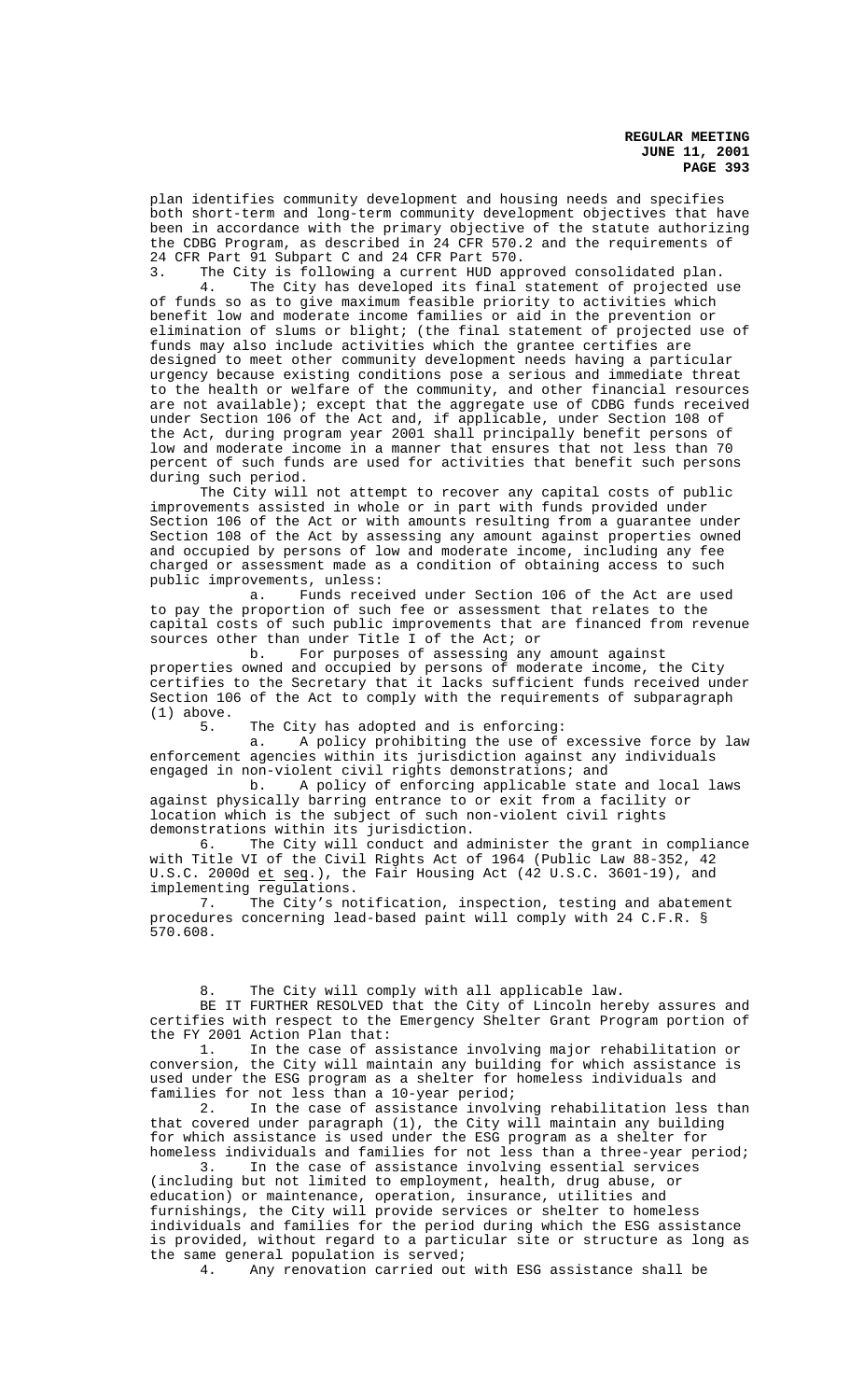> sufficient to ensure that the building involved is safe and sanitary; 5. The City will assist homeless individuals in obtaining appropriate supportive services, including permanent housing, medical and mental health treatment, counseling, supervision, and other services essential for achieving independent living, and other Federal, State, local, and private assistance available for such individuals;

6. The City will obtain matching amounts required under 24 C.F.R. §576.71 (redesignated to § 576.51);

7. The City will develop and implement procedures to ensure the confidentiality of records pertaining to any individual provided family violence prevention or treatment services under any project assisted under the ESG program, including protection against the release of the address or location of any family violence shelter project except with the written authorization of the person responsible for the operation of that shelter;

8. To the maximum extent practicable, the City will involve, through employment, volunteer services, or otherwise, homeless individuals and families in constructing, renovating, maintaining, and operating facilities assisted under this program, in providing services assisted under the program, and in providing services for occupants of

facilities assisted under the program; and<br>9. The City is following a current The City is following a current HUD-approved consolidated plan.

BE IT FURTHER RESOLVED that the City of Lincoln hereby assumes and certifies with respect to the HOME program portion of the FY 2001 Action Plan that:

1. The tenant-based assistance is an essential element of its consolidated plan;

2. The City is using and will use HOME funds for eligible activities and costs, as described in §§ 92.205 through 92.209 of 24 C.F.R., Subtitle A, and that it is not using and will not use HOME funds for prohibited activities, as described in § 92.214 of 24 C.F.R. Subtitle A;

3. The before committing funds to a project, the City will evaluate the project in accordance with guidelines that it adopts for this purpose and will not invest any more HOME funds in combination with other federal assistance than is necessary to provide affordable housing.

Introduced by Terry Werner Seconded by Seng & carried by the following vote: AYES: Camp, Cook, Friendt, McRoy, Seng, Svoboda, Werner; NAYS: None.

WAIVING THE DEDICATION OF AN ADDITIONAL 17' OF RIGHT-OF-WAY ALONG FAIRVIEW CEMETERY ALONG ADAMS STREET TO THE WEST OF NORTH 84TH STREET - CLERK read the following resolution, introduced by Terry Werner, who moved its

adoption:<br>A-80902 WHE WHEREAS, the Director of the Parks and Recreation Department has made application to waive the dedication of an additional 17' of rightof-way for the administrative final plat of Fairview Cemetery 2nd Addition at N. 84th and Adams Streets, Lincoln, Lancaster County, Nebraska; and

WHEREAS, there is presently a 33' right-of-way north of the centerline of Adams Street adjacent to Fairview Cemetery; and

WHEREAS, Adams Street is classified as a minor arterial street in the Comprehensive Plan and § 26.23.040 of the Lincoln Municipal Code requires a 50' right-of-way from the centerline of a minor arterial street; and

WHEREAS, the Parks and Recreation Department requested a modification to waive said requirement pursuant to § 26.31.010 of the Lincoln Municipal Code to negate the necessity of removing a number of unidentified graves which are located within the proposed additional right-of-way; and

WHEREAS, the Planning Commission has reviewed said request and has made recommendations thereon; and

WHEREAS, the City Council finds that the strict application of § 26.23.040 would result in actual difficulties or substantial hardship or injustice to the property owner.

NOW, THEREFORE, BE IT RESOLVED by the City of Lincoln, Nebraska: The requirement of Section 26.23.040 of the Lincoln Municipal Code which requires that a minor arterial street have a 50' right-of-way from the centerline is hereby waived to allow Adams Street to have only 33' of right-of-way north of the centerline as shown on the administrative final plat of Fairview Cemetery 2nd Addition.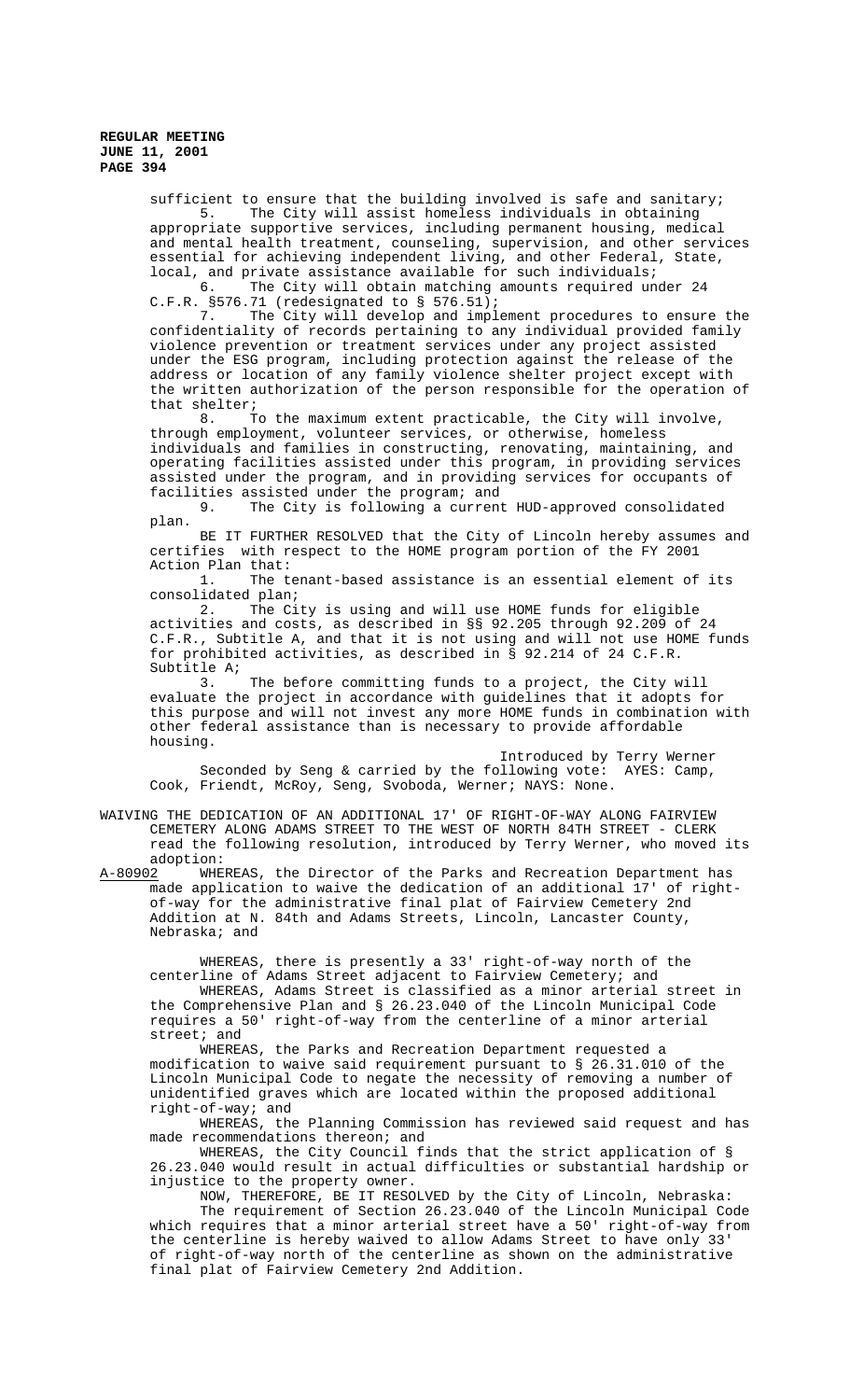All other conditions for approval of the administrative final plat of Fairview Cemetery 2nd Addition shall remain in full force and effect. Introduced by Terry Werner Seconded by Seng & carried by the following vote: AYES: Camp,

Cook, Friendt, McRoy, Seng, Svoboda, Werner; NAYS: None.

SPECIAL PERMIT 1901 - APPLICATION OF MICHAEL L. THOMALLA AND MARTY FORTNEY TO DEVELOP VAVIK RIDGE COMMUNITY UNIT PLAN CONSISTING OF 22 DWELLING UNITS OF ELDERLY HOUSING ON PROPERTY GENERALLY LOCATED AT S. 56TH STREET AND ELKCREST DRIVE (IN CONNECTION W/01R-140) - CLERK read the following resolution, introduced by Terry Werner, who moved its adoption:<br>A-80903 WHEREAS, Michael Thomalla and Marty Fortney have submitte

A-80903 WHEREAS, Michael Thomalla and Marty Fortney have submitted an application designated as Special Permit No. 1901 for authority to develop Vavik Ridge Community Unit Plan consisting of 22 dwelling units for elderly housing on property located at S. 56th Street and Elkcrest Drive, and legally described to wit:

Lot 126 I.T., in the Northeast Quarter of Section 8, Township 9 North, Range 7 East of the 6th P.M.,

Lincoln, Lancaster County, Nebraska;

WHEREAS, the real property adjacent to the area included within the site plan for this community unit plan will not be adversely affected; and

WHEREAS, said site plan together with the terms and conditions hereinafter set forth are consistent with the intent and purpose of Title 27 of the Lincoln Municipal Code to promote the public health, safety, and general welfare.

NOW, THEREFORE, BE IT RESOLVED by the City Council of the City of Lincoln, Nebraska:

That the application of Michael Thomalla and Marty Fortney, hereinafter referred to as "Permittee", to develop Vavik Ridge Community Unit Plan consisting of 22 dwelling units for elderly housing, on the property legally described above, be and the same is hereby granted under the provisions of Section 27.63.320 and Chapter 27.65 of the Lincoln Municipal Code upon condition that construction and operation of said community unit plan be in strict compliance with said application, the site plan, and the following additional express terms, conditions, and requirements:<br>1. This

This permit approves a community unit plan with 22 dwelling units for elderly housing including 100 percent density bonus. 2. The City Council hereby approves the following modifications

to the zoning and subdivision requirements:

- a. A modification of Section 27.11.080(a) of the Lincoln Municipal Code to reduce the required front yard from 30 feet to 25 feet along S. 56th Street and to 26 feet along the north side of Vavik Place and the east and west side of S. 55th Court.
- b. A modification of Section 27.11.080(a) of the Lincoln Municipal Code to reduce the required side yard from 20 feet to 5 feet on all lots.
- c. A modification of Section 27.11.080(a) of the Lincoln Municipal Code to reduce the required rear yard from the lesser of 30 feet or 20 percent of lot depth to 12 feet on Lots 1 through 8, Block 1, and to 20 feet on Lots 1 through 4, Block 2, and Lots 1 through 10, Block 3.
- d. A waiver of Section 26.23.140(a) of the Lincoln Municipal Code requiring lots not to exceed a 3-to-1 depth to width ratio on Lots 1 through 8, Block 1, Lots 1 through 4, Block 2, and Lots 1 through 10, Block 3.
- e. A waiver of Section 26.23.095 of the Lincoln Municipal Code requiring sidewalks on the east side of S. 55th Court south of Vavik Place.
- f. A modification of City of Lincoln Design Standards to reduce the required 4 feet between the curb and sidewalk to 0 feet on both sides of S. 55th Court.
- 3. Before receiving building permits:
	- a. The Permittee must submit a revised and reproducible final plan including five copies to the Planning Department.
	- b. The construction plans must conform to the approved plans.
	- c. Final plats within Vavik Ridge CUP must be approved by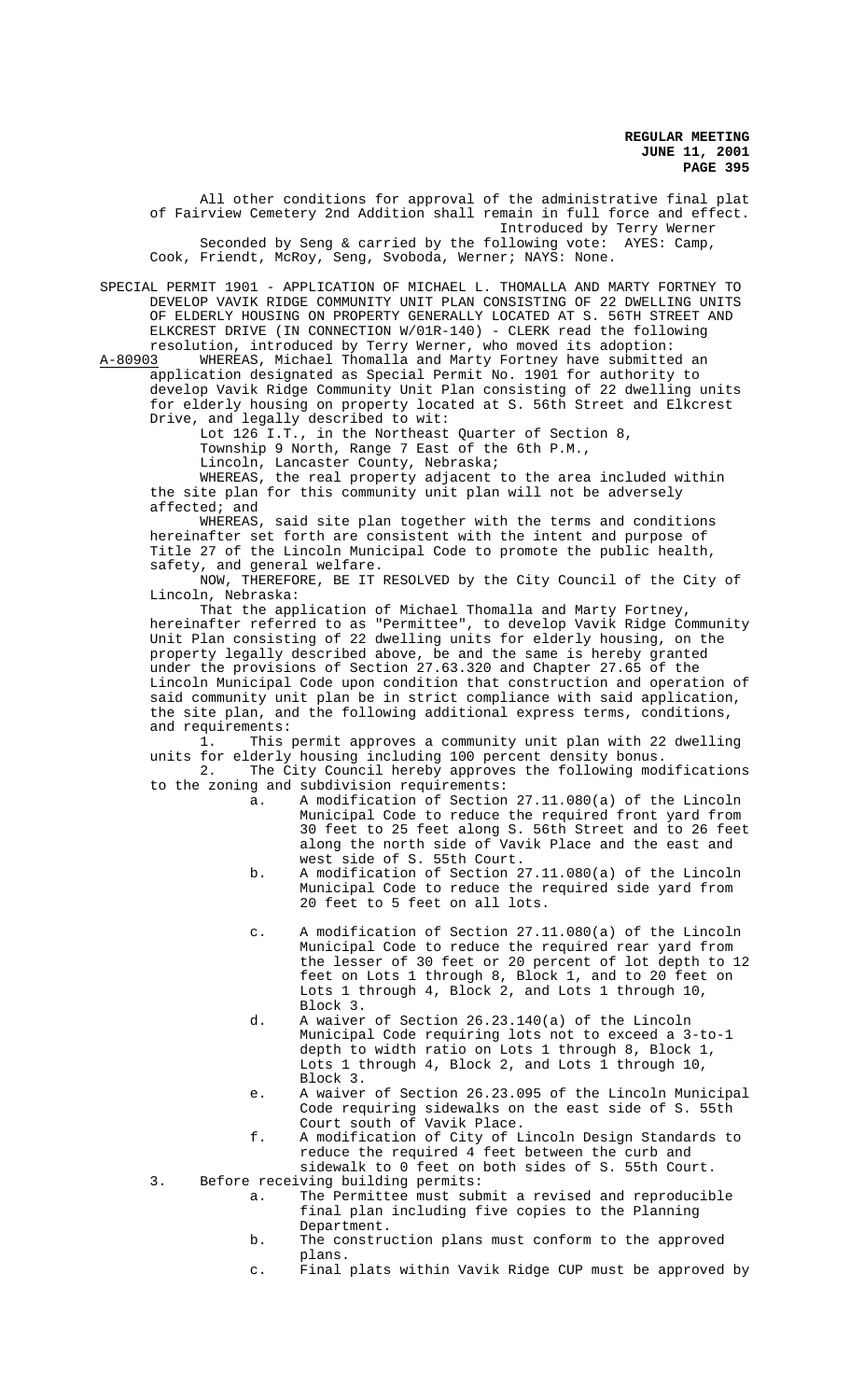#### the City.

4. During the construction process, the Permittee will be responsible for controlling off-site dust emissions in accordance with Lincoln-Lancaster County Air Pollution Regulations and Standards Article 2 Section 32. Dust control measures shall include, but are not limited to, application of water to roads, driveways, parking lots on site, site frontage and any adjacent business or residential frontage. Planting and maintenance of vegetable ground cover will also be incorporated as necessary.<br>5.

5. Before occupying the dwelling units all development and construction must be completed in conformance with the approved plans.

6. All privately-owned improvements must be permanently maintained by the Permittee or an appropriately established homeowners association approved by the City.

7. The site plan approved by this permit shall be the basis for all interpretations of setbacks, yards, locations of buildings, location of parking and circulation elements, and similar matters.<br>8. The terms, conditions, and requirements of th

The terms, conditions, and requirements of this resolution shall be binding and obligatory upon the Permittee, their successors, and assigns. The building official shall report violations to the City Council which may revoke the special permit or take such other action as may be necessary to gain compliance.

9. The Permittee shall sign and return the City's letter of acceptance to the City Clerk within 30 days following approval of the special permit, provided, however, said 30-day period may be extended up to six months by administrative amendment. The City Clerk shall file a copy of the resolution approving the special permit and the letter of acceptance with the Register of Deeds, filing fees therefor to be paid in advance by the Permittee.

Introduced by Terry Werner Seconded by Seng & carried by the following vote: AYES: Camp, Cook, Friendt, McRoy, Seng, Svoboda, Werner; NAYS: None.

ACCEPTING AND APPROVING THE PRELIMINARY PLAT OF VAVIK RIDGE CONSISTING OF 11 LOTS AND ONE OUTLOT WITH WAIVERS OF THE REQUIRED SIDEWALKS, FRONT, REAR, AND SIDE YARD SETBACKS, AND THE 3-1 WIDTH RATIO, ON PROPERTY GENERALLY LOCATED AT S. 56TH STREET AND ELKCREST DRIVE (IN CONNECTION W/01R-139) - CLERK read the following resolution, introduced by Terry Werner, who

moved its adoption:<br>A-80904 WHEREAS, Mich WHEREAS, Michael Thomalla and Marty Fortney have submitted the preliminary plat of Vavik Ridge for acceptance and approval; and

WHEREAS, the Lincoln City - Lancaster County Planning Commission has reviewed said preliminary plat and made recommendations as contained in the letter dated May 17, 2001, which is attached hereto as Exhibit "A".

NOW, THEREFORE, BE IT RESOLVED by the City Council of the City of Lincoln, Nebraska:

That the preliminary plat of Vavik Ridge, located in the vicinity of S. 56th Street and Elkcrest Drive as submitted by Michael Thomalla and Marty Fortney is hereby accepted and approved, subject to the terms and conditions set forth in Exhibit "A", which is attached hereto and made a part of this resolution as though fully set forth verbatim.

BE IT FURTHER RESOLVED that the City Council finds that the tract to be subdivided is surrounded by such development or unusual conditions that strict application of the subdivision requirements would result in actual difficulties or substantial hardship and the following modifications to the zoning and subdivision requirements are therefore approved:<br> $1.$ 

The requirement of Section 27.11.080(a) of the Lincoln Municipal Code that the required front yard be 30 feet is reduced to 25 feet along South 56th Street and reduced to 26 feet along the north side of Vavik Place and the east and west side of South 55th Court.<br>2 The requirement of Section 27.11.080(a) of the Lin

The requirement of Section 27.11.080(a) of the Lincoln Municipal Code that the required side yard be 20 feet is reduced to 5 feet on all lots.

3. The requirement of Section 27.11.080(a) of the Lincoln Municipal Code that the required rear yard be the smaller of 30 feet or 20 percent of the lot depth is reduced to 12 feet on Lots 1 through 8, Block 1, and reduced to 20 feet on Lots 1 through 4, Block 2, and Lots 1 through 10, Block 3.

4. The requirement of Section 26.23.140(a) of the Lincoln Municipal Code that lots not exceed a 3-to-1 depth to width ratio is waived on Lots 1 through 8, Block 1, Lots 1 through 4, Block 2, and Lots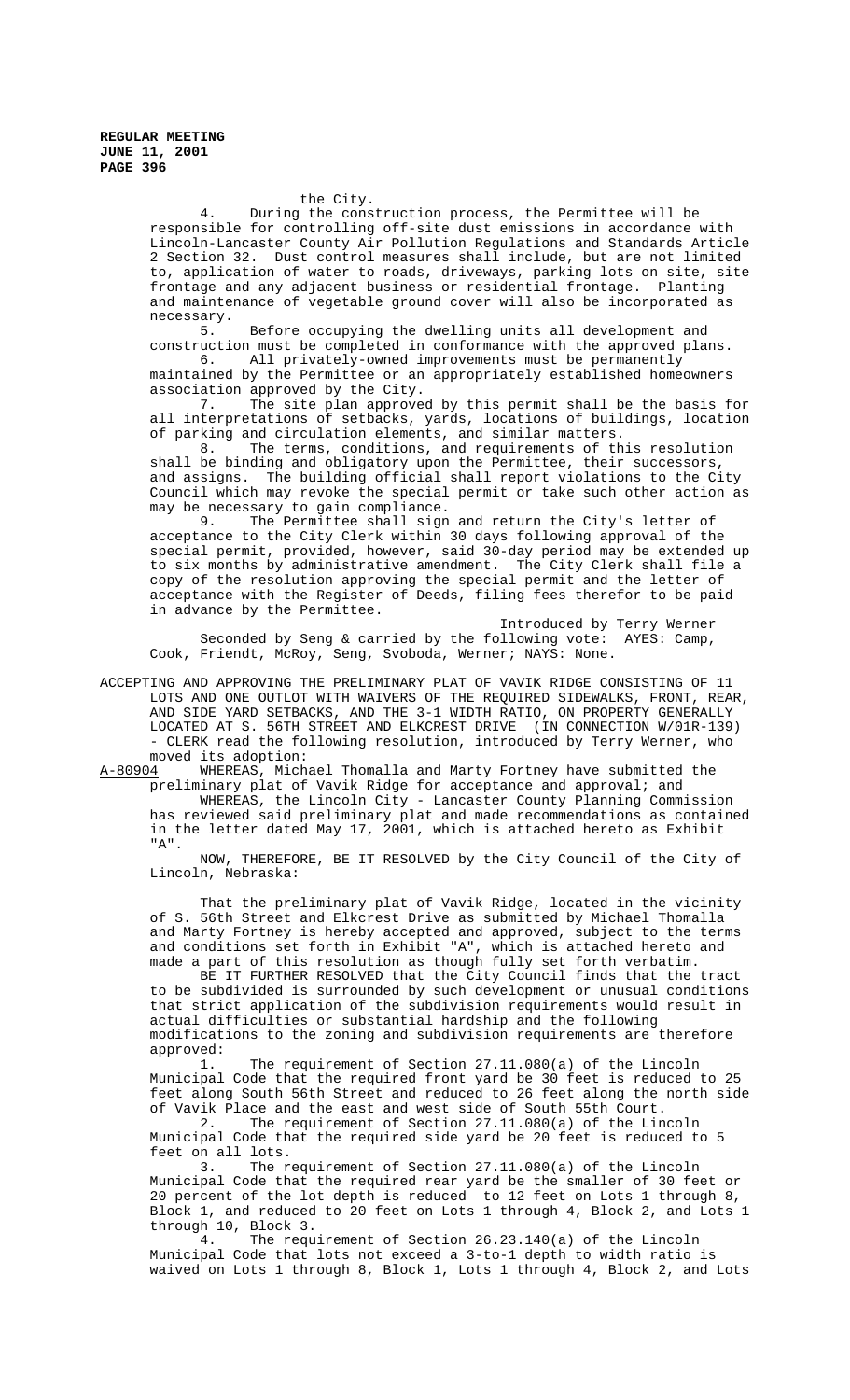1 through 10, Block 3. 5. The requirement of Section 26.23.095 of the Lincoln Municipal Code that sidewalks be constructed on both sides of all streets is waived on the east side of South 55th Court south of Vavik Place.<br>6. The requirement of the City of Lincoln's Design Standards that there be 4 feet between the curb and sidewalk is reduced to 0 feet along both sides of South 55th Court. Introduced by Terry Werner Seconded by Seng & carried by the following vote: AYES: Camp, Cook, Friendt, McRoy, Seng, Svoboda, Werner; NAYS: None. APPOINTING SHERYL K. JORDAN TO THE COMMUNITY DEVELOPMENT TASK FORCE TO FILL AN UNEXPIRED TERM EXPIRING AUGUST 31, 2003 - CLERK read the following resolution, introduced by Terry Werner, who moved its adoption: A-80905 BE IT RESOLVED by the City Council of the City of Lincoln, Nebraska: That the appointment of Sheryl K. Jordan to the Community Development Task Force to fill an unexpired term expiring August 31, 2003 is hereby approved. Introduced by Terry Werner Seconded by Seng & carried by the following vote: AYES: Camp, Cook, Friendt, McRoy, Seng, Svoboda, Werner; NAYS: None. APPROVING AN AGREEMENT BETWEEN THE CITY AND THE STATE OF NEBRASKA DEPARTMENT OF ROADS FOR MAINTENANCE WORK ON A PORTION OF NEBRASKA HIGHWAY 2 BETWEEN 9TH STREET AND HIGHWAY 77 - CLERK read the following resolution, introduced by Terry Werner, who moved its adoption: A-80906 BE IT RESOLVED by the City Council of the City of Lincoln, Nebraska: That the attached Agreement between the City of Lincoln and the State of Nebraska Department of Roads which authorizes payment by the City to the State of Nebraska Dept. of Roads for maintenance/rehabilitation work to be performed by the State on a portion of Nebraska Highway 2 between 9th Street and Highway 77, in accordance with the terms and conditions contained in said Agreement, is hereby approved and the Mayor is authorized to execute the same on behalf of the City of Lincoln. The City Clerk is directed to return one fully executed copy of the Agreement to the State of Nebraska Department of Roads. Introduced by Terry Werner Seconded by Seng & carried by the following vote: AYES: Camp, Cook, Friendt, McRoy, Seng, Svoboda, Werner; NAYS: None. ASSESSMENT RESOLUTIONS FOR SPECIAL ASSESSMENT GROUP I, BOARD OF EQUALIZATION MEETING, JUNE 18, 2001 AT 10:00 A.M. - CLERK requested a motion for Board of Equalization meeting on June 18, 2001 at 10:00 a.m. WERNER So moved. Seconded by Seng & carried by the following vote: AYES: Camp, Cook, Friendt, McRoy, Seng, Svoboda, Werner; NAYS: None. SPECIAL PERMIT 1887 - APPLICATION OF WEST POINT, L.L.C. TO DEVELOP 230,000 SQ. FT. OF COMMERCIAL USES, WITH WAIVERS OF PUBLIC SIDEWALKS ON THE NORTH SIDE OF WEST O STREET AND THE EAST SIDE OF N.W. 40TH STREET, AND REDUCTION OF THE FRONT AND SIDE YARD SETBACKS ON PROPERTY GENERALLY LOCATED AT THE NORTHEAST CORNER OF N.W. 40TH STREET AND WEST O STREET - PRIOR to reading: SENG Moved to amend Bill No. 01R-121 in the following manner: 1. On page 1, between lines 11 & 12, add a new condition 2 to read as follows: 2. Revise the note on the site plan regarding relinquishment from all lots except for Lot 1 which is limited to a right-in/right-out at a location agreeable to the Department of Public Works. 2. Renumber the subsequent paragraphs accordingly. Seconded by Cook & carried by the following vote: AYES: Camp, Cook, Friendt, McRoy, Seng, Svoboda, Werner; NAYS: None. CLERK Read the following resolution, introduced by Coleen Seng, who moved its adoption:<br>A-80907 WHEREAS, West WHEREAS, West Point, L.L.C. has submitted an application designated as Special Permit No. 1887 for authority to construct 230,000 sq. ft. of Planned Service Commercial uses, on property located at the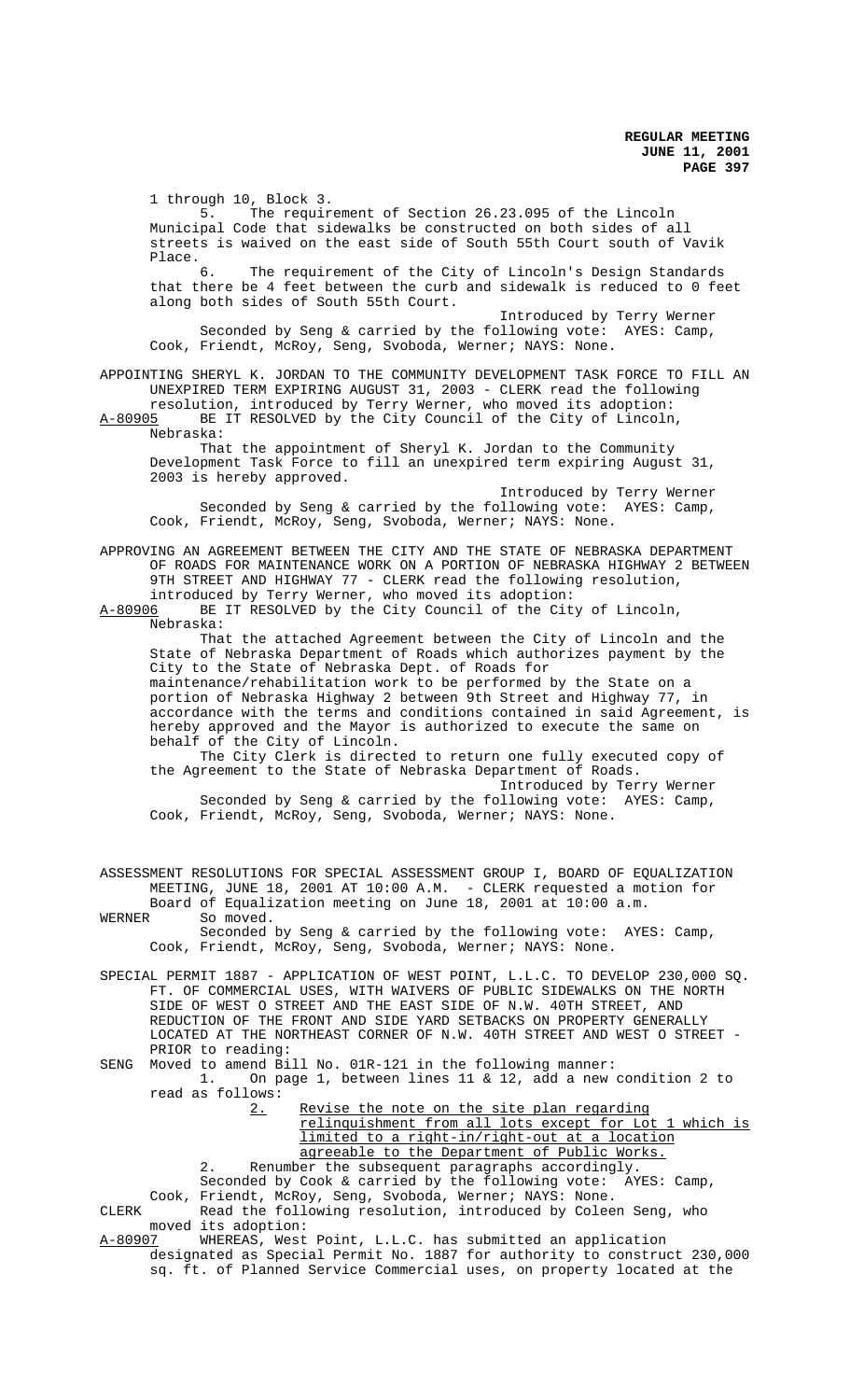northeast corner of N.W. 40th Street and West O Street, and legally described to wit:

Lot 77 I.T. in the Southwest Quarter of Section 20,

Township 10 North, Range 6 East of the 6th P.M.,

Lancaster County, Nebraska;

WHEREAS, the real property adjacent to the area included within the site plan for this commercial development will not be adversely affected; and WHEREAS, said site plan together with the terms and conditions

hereinafter set forth are consistent with the intent and purpose of Title 27 of the Lincoln Municipal Code to promote the public health, safety, and general welfare.

NOW, THEREFORE, BE IT RESOLVED by the City Council of the City of Lincoln, Nebraska:

That the application of West Point, L.L.C., hereinafter referred to as "Permittee", to construct 230,000 sq. ft. of Planned Service Commercial uses, on the property legally described above, be and the same is hereby granted under the provisions of Section 27.63.470 of the Lincoln Municipal Code upon condition that construction and operation of said commercial space be in strict compliance with said application, the site plan, and the following additional express terms, conditions, and requirements:<br>1. T

This permit approves a Planned Service Commercial area with 230,000 square feet of commercial uses and the following waivers:

- a. Sidewalks on the north side of West O Street and the east side of N.W. 40th Street.
- b. Front yard setbacks from 50 feet to 17.5 feet measured from the curb line on W. Cavalry Court; a front yard setback along the east side of N.W. 40th Street on Lot 4 from 50 feet to 33 feet; and a front yard setback from 50 feet to 25 feet along Interstate 80.
- c. Side yard setbacks between interior lots from 20 feet to 10 feet.

2. Revise the note on the site plan regarding relinguishment of access to state that direct access to West O Street is relinquished from all lots except for Lot 1 which is limited to a right-in/right-out at a location agreeable to the Department of Public Works.

- 3. 2. Before receiving building permits:
	- a. The construction plans must conform to the approved plans.
	- b. Final plats within the area of this special permit must be approved by the City.

4.3. Before occupying the buildings all development and construction must be completed in conformance with the approved plans.

5.4. All privately-owned improvements must be permanently maintained by the Permittee or an appropriately established property owners association approved by the City Attorney.

 6.5. The site plan approved by this permit shall be the basis for all interpretations of setbacks, yards, locations of buildings, location of parking and circulation elements, and similar matters.

 7.6. The terms, conditions, and requirements of this resolution shall be binding and obligatory upon the Permittee, its successors, and assigns. The building official shall report violations to the City Council which may revoke the special permit or take such other action as may be necessary to gain compliance.

8.7. The Permittee shall sign and return the City's letter of acceptance to the City Clerk within 30 days following approval of the special permit, provided, however, said 30-day period may be extended up to six months by administrative amendment. The City Clerk shall file a copy of the resolution approving the special permit and the letter of acceptance with the Register of Deeds, filing fees therefor to be paid in advance by the Permittee.

Introduced by Coleen Seng Seconded by Werner & carried by the following vote: AYES: Camp, Cook, Friendt, Seng, Svoboda, Werner; NAYS: McRoy.

SPECIAL PERMIT 1386B - APPLICATION OF RICHARD AND ANN HUDSON TO AMEND THE WINDHOEK 4TH COMMUNITY UNIT PLAN TO ADD ONE LOT AND TO WAIVE SIDEWALKS, STREET TREES, STREET LIGHTING, LANDSCAPE SCREENS AND STORMWATER DETENTION, ON PROPERTY GENERALLY LOCATED AT 112TH STREET AND VAN DORN STREET. (IN CONNECTION W/01-85) - CLERK read the following resolution, introduced by Ken Svoboda, who moved its adoption:<br>A-80910 WHEREAS, Richard and Ann Hudson, have submit

WHEREAS, Richard and Ann Hudson, have submitted an application designated as Special Permit No. 1386B for authority to amend Windhoek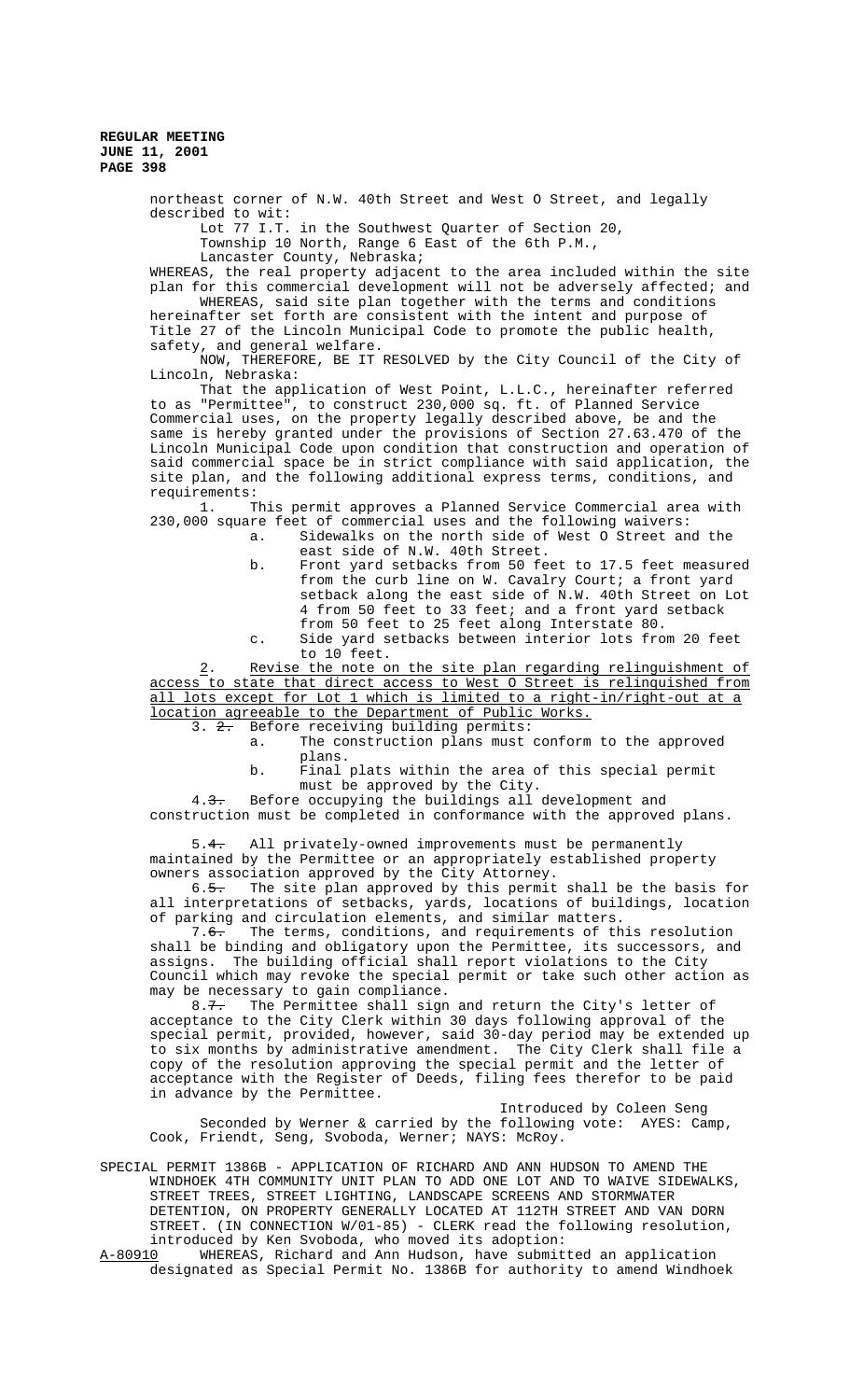4th Addition Community Unit Plan to add one lot and to waive sidewalks, street trees, street lighting, landscape screens and stormwater detention on property located at 112th Street and Van Dorn, and legally described to wit:

Outlots A and C, Windhoek Addition; Lots 2 and 3, Block 1, and Lots 1, 2, 3 and 4, Block 2, and Lot 1, Block 3, and Outlots A and B, Windhoek 2nd Addition; and Lot 1, Block 1, and Outlot A, Windhoek 3rd Addition, all located in Section 31, Township 10 North, Range 8 East of the 6th P.M., Lancaster County, Nebraska and more particularly described as follows:

Beginning at the northeast corner of Outlot A of said Windhoek 3rd Addition; thence on an assumed bearing of south 00 degrees 16 minutes 18 seconds east along the east line of said Outlot A of Windhoek 3rd Addition, a distance of 1320.13 feet to a point of deflection; thence south 00 degrees 16 minutes 40 seconds east along the east line of said Outlot A of Windhoek 3rd Addition, a distance of 1285.21 feet to the southeast corner of said Outlot A of said Windhoek 3rd Addition; thence south 89 degrees 52 minutes 36 seconds west along the south line of Outlot A, said Windhoek 3rd Addition, a distance of 592.27 feet to a point of deflection; thence south 89 degrees 52 minutes 36 seconds west along the south line of Lot 2, Block 1 of said Windhoek 2nd Addition, a distance of 461.92 feet to a point of deflection; thence south 89 degrees 52 minutes 36 seconds west along a south line of Outlot C of said Windhoek Addition, a distance of 60.08 feet to a point of deflection; thence south 89 degrees 51 minutes 29 seconds west along the south line of Lot 1, Block 2 of said Windhoek 2nd Addition, a distance of 515.25 feet to a point of deflection; thence south 89 degrees 54 minutes 43 seconds west along the south line of Outlot B of said Windhoek 2nd Addition, a distance of 270.68 feet to a point of deflection; thence south 00 degrees 12 minutes 42 seconds east along the easterly line of Lots 2 and 3, Block 2 of said Windhoek 2nd Addition, a distance of 629.92 feet to a point of deflection; thence south 00 degrees 07 minutes 45 seconds east along the easterly line of Outlot A of said Windhoek Addition, a distance of 60.00 feet to a point of deflection; thence south 00 degrees 03 minutes 29 seconds west along the easterly line of Lot 1, Block 3 of said Windhoek 2nd Addition, a distance of 612.44 feet to the southeast corner of Lot 1, Block 3, said Windhoek 2nd Addition; thence south 89 degrees 52 minutes 15 seconds west along the southerly line of Lot 1, Block 3, said Windhoek 2nd Addition, a distance of 427.70 feet to a point of deflection; thence north 49 degrees 11 minutes 51 seconds west along the southwesterly line of Lot 1, Block 3, said Windhoek 2nd Addition, a distance of 35.32 feet to a point of deflection; thence north 00 degrees 00 minutes 00 seconds east along the easterly right-of-way line of South 112th Street, a distance of 3780.64 feet to a point; thence along a curve in a counter clockwise direction, having a radius of 1482.69 feet, arc length of 63.36 feet, delta angle of 02 degrees 26 minutes 54 seconds, a chord bearing of north 61 degrees 00 minutes 36 seconds east along a northeasterly line of Outlot A of said Windhoek 3rd Addition, and a chord length of 63.36 feet to a point; thence north 59 degrees 36 minutes 35 seconds east along a northeasterly line of Outlot A of said Windhoek 3rd Addition, a distance of 142.04 feet to a point of deflection; thence north 89 degrees 49 minutes 46 seconds east along the north line of Outlot A of said Windhoek 3rd Addition, a distance of 2162.37 feet to the true point of beginning; said tract contains a calculated area of 153.65 acres, or 6,693,397.26 square feet more or less; and WHEREAS, the real property adjacent to the area included within the site plan for this amendment to add one lot to the Community Unit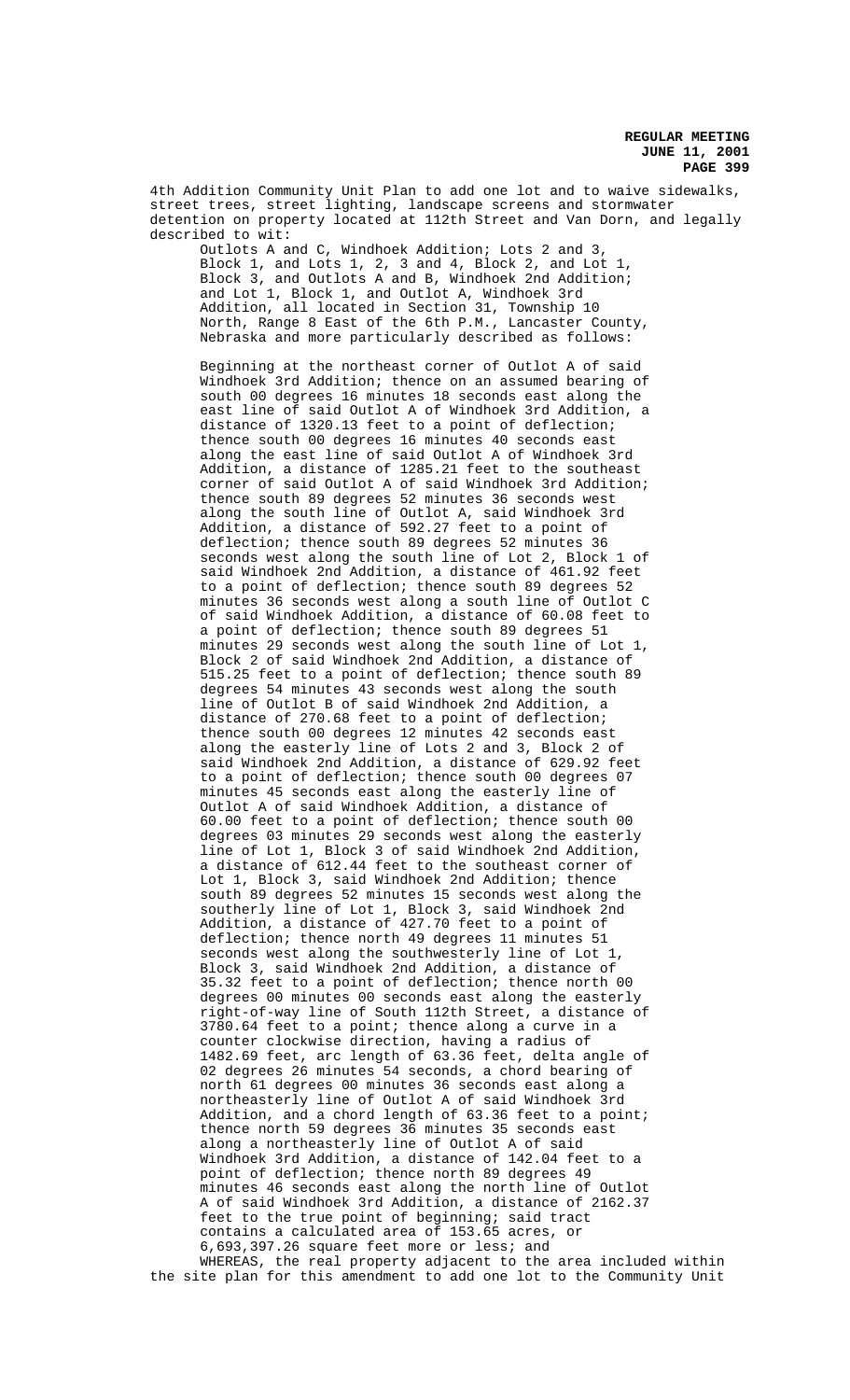Plan will not be adversely affected; and

WHEREAS, said site plan together with the terms and conditions hereinafter set forth are consistent with the intent and purpose of Title 27 of the Lincoln Municipal Code to promote the public health, safety, and general welfare.

NOW, THEREFORE, BE IT RESOLVED by the City Council of the City of Lincoln, Nebraska:

That the application of Richard Ann Hudson, hereinafter referred to as "Permittees", to amend Windhoek 4th Addition Community Unit Plan to add one lot be and the same is hereby granted under the provisions of Section 27.63.320 and Chapter 27.65 of the Lincoln Municipal Code upon condition that development of said Windhoek 4th Community Unit Plan be in strict compliance with said application, the site plan, and the following additional express terms, conditions, and requirements:

1. This permit approves a total of nine dwelling units.

2. The requirements of Sections 26.27.020, 26.27.070, 26.27.080, 26.27.090, and 26.23.105 relating to the installation of sidewalks, street lighting, landscape screens, street trees, and storm water detention respectively, are waived pursuant to Section 26.31.010 based upon the rural nature of the proposed development and its location outside the corporate limits.<br>3. Before receiving

Before receiving building permits the Permittees must submit a permanent reproducible final site plan as approved and three copies to the Planning Department.

4. Before occupying this additional dwelling unit, all development and construction must conform to the approved plans. 5. All privately-owned improvements must be permanently

maintained by the Permittees, their successors and assigns.

6. The site plan approved by this permit shall be the basis for all interpretations of setbacks, yards, locations of buildings, location of parking and circulation elements, and similar matters.

7. The terms, conditions, and requirements of this resolution shall be binding and obligatory upon the Permittees, their successors, and assigns. The building official shall report violations to the City Council which may revoke the special permit or take such other action as may be necessary to gain compliance.<br>8. The Permittees shall signed

The Permittees shall sign and return the City's letter of acceptance to the City Clerk within 30 days following approval of the special permit, provided, however, said 30-day period may be extended up to six months by administrative amendment. The City Clerk shall file a copy of the resolution approving the special permit and the letter of acceptance with the Register of Deeds, filing fees therefor to be paid in advance by the Permittees.<br>9. The site plan as a

The site plan as approved with this resolution voids and supersedes all previously approved site plans, however all resolutions approving previous permits remain in force unless specifically amended by this resolution.

Introduced by Ken Svoboda Seconded by Seng & carried by the following vote: AYES: Camp, Cook, Friendt, McRoy, Seng, Svoboda, Werner; NAYS: None.

AMENDING SECTION 10.06.120 OF THE LINCOLN MUNICIPAL CODE TO INCREASE NON-MOVING TICKET FINES AND ADMINISTRATIVE FEES FOR TRAFFIC VIOLATIONS - PRIOR to reading:

CAMP Moved to place Bill No. 01-90 on Pending.

Seconded by Svoboda & carried by the following vote: AYES: Camp, Cook, McRoy, Seng, Svoboda, Werner; NAYS: None; ABSENT: Friendt.

#### **PETITIONS AND COMMUNICATIONS**

SETTING HEARING DATE FOR MON., JUNE 18, 2001 AT 1:30 P.M. FOR ST. JOHN'S CHURCH TO CONDUCT A LOTTERY FROM JUNE 30, 2001 THROUGH SEPT. 16, 2001 - CLERK requested a motion to set the hearing date of June 18, 2001 at  $1:30 \text{ p.m.}:$ <br>SVOBODA Som

So moved.

Seconded by Werner & carried by the following vote: AYES: Camp, Cook, Friendt, McRoy, Seng, Svoboda, Werner; NAYS: None.

#### **THE FOLLOWING WERE REFERRED TO PLANNING DEPT.**

Special Permit No. 572E - App. of Thomasbrook Properties to amend the boundaries of the C.U.P. on property at S. 60<sup>th</sup> & Normal Blvd. No units will be added.

Special Permit No. 1226B - App. of Kathy L. Havlicek-Cook & Kenneth C. Cook to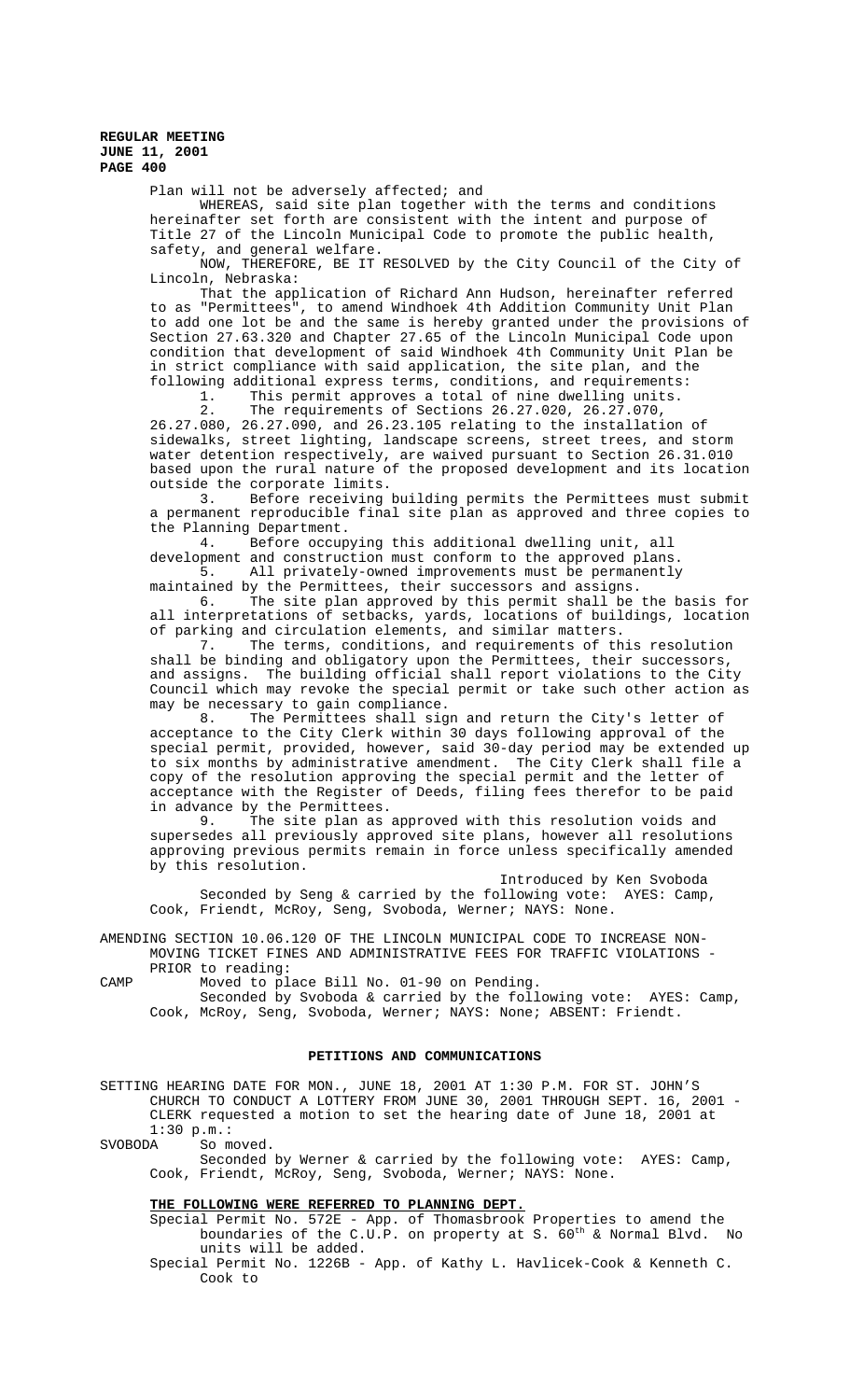expand the boundaries of the existing Special Permit of the 110 Children Daycare Facility at S. 60<sup>th</sup> & Normal Blvd.

Special Permit No. 1778A - App. of WAPITI Enterprises Inc. to amend Special Permit No. 1778 ref. completion of paving at 56<sup>th</sup> & Arbor Road.

Special Permit No. 1342A - App. of Western Wireless Corp. to enlarge an existing non-conforming use - Wireless Communications switch building at 401 W. Calvert Street.

Special Permit No. 1733B - App. of Park Ridge Apartments LLC to amend Special Permit 1733 for S.W. 8<sup>th</sup> St. & West C St.

Special Permit No. 1845 - App. of North Creek North LLC for C.U.P. under  $R-3$  with 340 units at I-80 & N. 14<sup>th</sup> St.

- Special Permit No. 1916 App. of St. Andrew's Lutheran Church to replace previously existing freestanding 50' tower w/new 65' tower freestanding at 1015 Lancaster Lane.
- Special Permit No. 1917 App. of Husker Auto Group to develop an automobile retail center allowing the display of vehicles for sale in the required yards where parking is permitted at N.  $27<sup>th</sup>$  St. &  $T-80$ .
- Special Permit No. 1918 App. of Michael & Mark Olderbak to allow the sale of beer from premises for consumption off of the premises at 338 N. 27th St.
- Change of Zone No. 70HP App. of RHO Chapter House Corp. of Kappa Alpha Theta Fraternity from R-7 to R-7 with landmark overlay at 1545 S Street.

Change of Zone No. 3265 - App. of North Creek North, LLC from AG to R-3 & I-3 at I-80 and N.  $14^{\text{th}}$  St.

Change of Zone No. 3373 - App. of Park Ridge Apartments LLC & various owners in Muff Original  $1^{st}$ ,  $2^{nd}$  &  $3^{rd}$  from R-2 to R-3 at Trimble & West C Street.

Special Permit No. 1733B -

Change of Zone No. 3325 - App. of Mark A. Hunzeker to amend Lincoln Municipal code

27.51.030 & 27.51.100 to amend "seventy-five" to read "fifty". Change of Zone No. 3326 - App. of Thomasbrook Properties from R-3 to R-4 at S.  $60^{\text{th}}$  & Normal Blvd.

Use Permit No. 139 - App. of Stone Bridge Creek LLC for Use Permit under I-3 zoning at N.14th & I-80.

#### **REPORTS OF CITY OFFICERS**

INVESTMENT OF FUNDS - CLERK read the following resolution, introduced by Terry Werner, who moved its adoption:

A-80908 BE IT HEREBY RESOLVED BY THE CITY COUNCIL of the City of Lincoln, Nebraska:

That the attached list of investments be confirmed and approved, and the City Treasurer is hereby directed to hold said investments until maturity unless otherwise directed by the City Council. (Investments from May 21 - May 25, 2001.)

Introduced by Terry Werner Seconded by Seng & carried by the following vote: AYES: Camp, Cook, Friendt, McRoy, Seng, Svoboda, Werner; NAYS: None.

INVESTMENT OF FUNDS - CLERK read the following resolution, introduced by Terry Werner, who moved its adoption:

A-80909 BE IT HEREBY RESOLVED BY THE CITY COUNCIL of the City of Lincoln, Nebraska:

That the attached list of investments be confirmed and approved, and the City Treasurer is hereby directed to hold said investments until maturity unless otherwise directed by the City Council. (Investments from May 29 - June 1, 2001.)

Introduced by Terry Werner Seconded by Seng & carried by the following vote: AYES: Camp, Cook, Friendt, McRoy, Seng, Svoboda, Werner; NAYS: None.

REPORTS FROM CITY TREASURER OF TELECOMM. OCC. TAX DUE FOR THE MONTH OF APRIL, 2001: - Sprint Comm.Co. LTD Partnership, MCI WorldCom, IBM Global, Global Crossing, Broadwing, Network Billing Systems, Intellicall, Th Furst Group, Lincoln Celtelco, NPCR, Inc. Nebraska Tech. & Telecomm. CLERK presented said report which was placed on file in the Office of the City Clerk. **(20)**

AFFIDAVITS OF MAILING FOR THE BOARD OF EQUALIZATION GROUP I - CLERK presented said report which was placed on file in the Office of the City Clerk.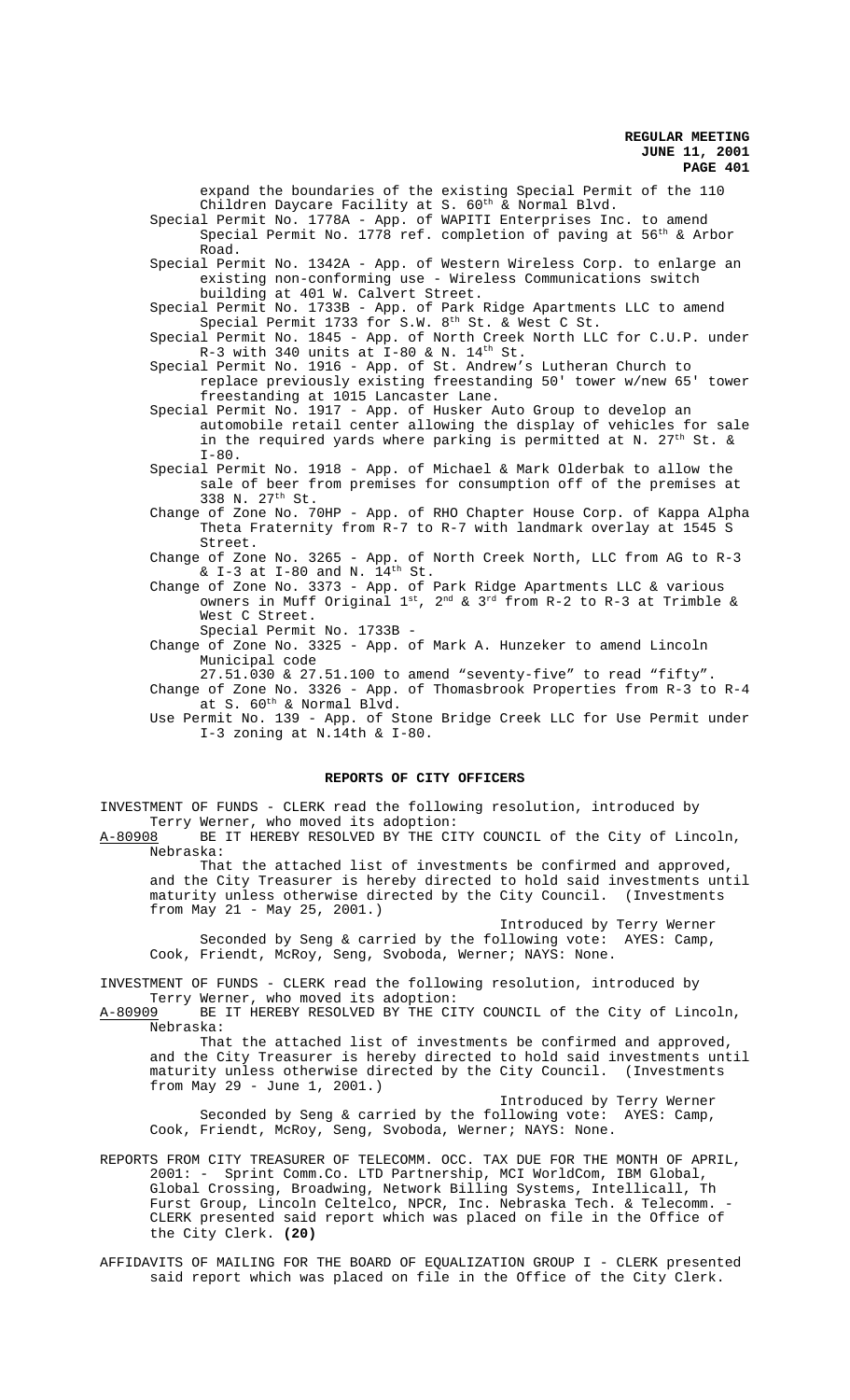- ANNUAL REPORT OF LES CLERK presented said report which was placed on file in the Office of the City Clerk. **(3)**
- REPORT OF LINCOLN WATER & WASTEWATER SYSTEM RECAPITULATION OF DAILY CASH RECEIPTS FOR MAY, 2001 - CLERK presented said report which was placed on file in the Office of the City Clerk. **(8-71)**

## **ORDINANCES - 1ST READING**

- APPROVING A TRANSFER OF APPROPRIATIONS WITHIN THE STREET CONSTRUCTION FUND OF \$988,000 FROM PROJECT NO. 541831, SOUTH 70TH STREET, OLD CHENEY ROAD TO PINE LAKE ROAD; \$275,000 FROM PROJECT NO. 542816, 66TH STREET, COTNER BLVD., AND VINE STREET; AND \$345,000 FROM PROJECT NO.542826, 27TH AND SUPERIOR STREETS, TO PROJECT NO. 700342, "O" STREET, 52ND STREET TO WEDGEWOOD - CLERK read an ordinance, introduced by Terry Werner, approving the transfer of appropriations between certain capital improvement projects within the Street Construction Fund, the first time.
- RENAMING CHARLES AVENUE AS HANNEMAN DRIVE BEGINNING AT THE NORTH APPROACH OF THE INTERSECTION OF TRIMBLE DRIVE AND WEST "C" STREET AND EXTENDING NORTH AND EAST THROUGH THE MUFF 2ND ADDITION PRELIMINARY PLAT - CLERK read an ordinance, introduced by Terry Werner, changing the name of Charles Avenue to Hanneman Drive located the north approach of the intersection of Trimble Drive and West C Street and extending north and east through the Muff 2nd Addition, as recommended by the Street Name Committee, the first time.
- AMENDING THE CORPORATE LIMITS OF THE CITY BY ANNEXING APPROXIMATELY 270 ACRES OF PROPERTY GENERALLY LOCATED NORTH OF YANKEE HILL ROAD BETWEEN SOUTH 14TH STREET AND SOUTH 27TH STREET - CLERK read an ordinance, introduced Terry Werner, amending Section 5 of Ordinance No. 8730, passed May 17, 1965, as last amended by Section 1 of Ordinance No. 17846 passed May 7, 2001, prescribing and defining the corporate limits of the City of

Lincoln, Nebraska; and repealing Section 5 of Ordinance No. 8730, passed May 17, 1965, as last amended by Section 1 of Ordinance No. 17846, passed May 7, 2001, as hitherto existing, the first time.

- AMENDING THE CORPORATE LIMITS OF THE CITY BY ANNEXING APPROXIMATELY 227.19 ACRES OF PROPERTY GENERALLY LOCATED NORTHEAST OF N.W. 27TH STREET AND HIGHWAY 34 - CLERK read an ordinance, introduced by Terry Werner, amending Section 20 of Ordinance No. 8730, passed May 17, 1965, as last amended by Section 2 of Ordinance No. 17838, passed April 23, 2001, prescribing and defining the corporate limits of the City of Lincoln, Nebraska; and repealing Section 20 of Ordinance No. 8730 passed May 17, 1965, as last amended by Section 2 of Ordinance No. 17838, passed April 23, 2001, as hitherto existing, the first time.
- CHANGE OF ZONE 3252 APPLICATION OF RIDGE DEVELOPMENT COMPANY FOR A CHANGE OF ZONE FROM I-1 INDUSTRIAL DISTRICT TO B-2 PLANNED NEIGHBORHOOD BUSINESS DISTRICT AND FROM B-2 PLANNED NEIGHBORHOOD BUSINESS DISTRICT TO I-1 INDUSTRIAL DISTRICT ON PROPERTY GENERALLY LOCATED AT NORTH 27TH STREET AND FOLKWAYS BLVD. - CLERK read an ordinance, introduced by Terry Werner, amending the Lincoln Zoning District Maps attached to and made a part of Title 27 of the Lincoln Municipal Code, as provided by Section 27.05.020 of the Lincoln Municipal Code, by changing the boundaries of the districts established and shown thereon, the first time.
- CHANGE OF ZONE 69H APPLICATION OF RAPE/SPOUSE ABUSE CRISIS CENTER FOR A LANDMARK DESIGNATION FOR THE PACE-WOODS HOUSE LOCATED AT 2545 N STREET - CLERK read an ordinance, introduced by Terry Werner, amending the City of Lincoln District Map attached to and made a part of Title 27 of the Lincoln Municipal Code by designating the building known as the Pace-Wood House at 2545 N Street, Lincoln, Nebraska as a Landmark, the first time.

### **ORDINANCES - 3RD READING**

AMENDING CHAPTER 2.62 OF THE LINCOLN MUNICIPAL CODE RELATING TO THE POLICE AND FIRE PENSION PLAN - PLAN A TO ESTABLISH A DATE FOR COMMENCEMENT OF BENEFIT PAYMENTS; TO ESTABLISH LIMITATIONS UPON THE USE OF PLAN ASSETS;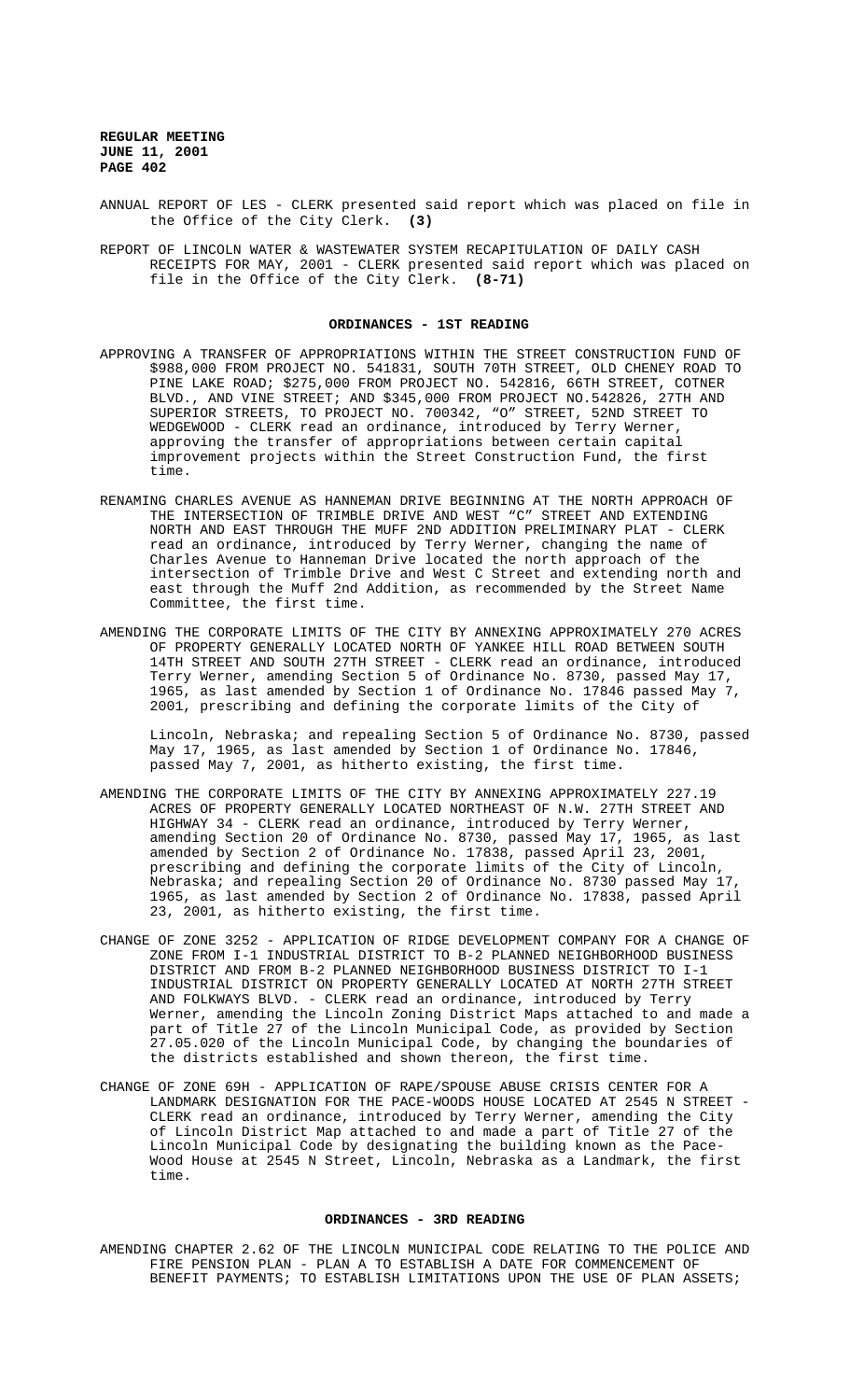TO ESTABLISH PROVISIONS FOR THE AMENDMENT, TERMINATION, AND DISCONTINUANCE OF THE PLAN; TO ESTABLISH THE CITY'S INTENTION THAT THE PLAN BE A QUALIFIED PLAN PURSUANT TO THE INTERNAL REVENUE SERVICE REQUIREMENTS - PRIOR to reading: SENG Moved to accept a substitute ordinance. Seconded by Cook & carried by the following vote: AYES: Camp, Cook, Friendt, McRoy, Seng, Svoboda, Werner; NAYS: None. CLERK Read an ordinance, introduced by Coleen Seng, amending Chapter 2.65 of the Lincoln Municipal Code relating to the Police and Fire Pension Plan - Plan B by amending Section 2.65.040 to establish a date for commencement of benefit payments; amending Section 2.65.180 to establish limitations upon the use of plan assets; adding a new section numbered 2./65.210 to establish provisions for the amendment, termination, and discontinuance of the Plan; adding a new section numbered 2.65.220 to establish the City's intention that the Plan be a qualified plan pursuant to the Internal Revenue Service Requirements; and repealing Sections 2.65.040 and 2.65.180 of the Lincoln Municipal Code as hitherto existing, the third time. SENG Moved to pass the ordinance as read. Seconded by Werner & carried by the following vote: AYES: Camp, Cook, Friendt, McRoy, Seng, Svoboda, Werner; NAYS: None. The ordinance, being numbered **#17858**, is recorded in Ordinance Book 24, Page AMENDING CHAPTER 2.65 OF THE LINCOLN MUNICIPAL CODE RELATING TO THE POLICE AND FIRE PENSION PLAN - PLAN B TO ESTABLISH A DATE FOR COMMENCEMENT OF BENEFIT PAYMENTS; TO ESTABLISH LIMITATIONS UPON THE USE OF PLAN ASSETS; TO ESTABLISH PROVISIONS FOR THE AMENDMENT, TERMINATION, AND DISCONTINUANCE OF THE PLAN; TO ESTABLISH THE CITY'S INTENTION THAT THE PLAN BE A QUALIFIED PLAN PURSUANT TO THE INTERNAL REVENUE SERVICE REQUIREMENTS - PRIOR to reading: SENG Moved to accept a substitute ordinance. Seconded by Cook & carried by the following vote: AYES: Camp, Cook, Friendt, McRoy, Seng, Svoboda, Werner; NAYS: None. CLERK Read an ordinance, introduced by Coleen Seng, amending Chapter 2.65 of the Lincoln Municipal Code relating to the Police and Fire Pension Plan - Plan B by amending Section 2.65.040 to establish a date for commencement of benefit payments; amending Section 2.65.180 to establish limitations upon the use of plan assets; adding a new section numbered 2.65.210 to establish provisions for the amendment, termination, and discontinuance of the Plan; adding a new section numbered 2.65.220 to establish the City's intention that the Plan be a qualified plan pursuant to the Internal Revenue Service Requirements; and repealing Sections 2.65.040 and 2.65.180 of the Lincoln Municipal Code as hitherto existing, the third time. SENG Moved to pass the ordinance as read. Seconded by Cook & carried by the following vote: AYES: Camp, Cook, Friendt, McRoy, Seng, Svoboda, Werner; NAYS: None. FIRE PENSION PLAN - PLAN C TO ESTABLISH A DATE FOR COMMENCEMENT OF BENEFIT PAYMENTS; TO ESTABLISH LIMITATIONS UPON THE USE OF PLAN ASSETS; TO ESTABLISH PROVISIONS FOR THE AMENDMENT, TERMINATION, AND DISCONTINUANCE OF THE PLAN; TO ESTABLISH THE CITY'S INTENTION THAT THE PLAN BE A QUALIFIED PLAN PURSUANT TO THE INTERNAL REVENUE SERVICE REQUIREMENTS - - PRIOR to reading: SENG Moved to accept a substitute ordinance. Seconded by Cook & carried by the following vote: AYES: Camp, Cook, Friendt, McRoy, Seng, Svoboda, Werner; NAYS: None. CLERK Read an ordinance, introduced by Coleen Seng, amending Chapter 2.66 of the Lincoln Municipal Code relating to the Police and Fire Pension Plan - Plan C by amending Section 2.66.040 to establish a date for commencement of benefit payments; amending Section 2.66.140 to establish limitations upon the use of plan assets; adding a new section numbered 2.66.190 to establish provisions for the amendment, termination, and discontinuance of the Plan; adding a new section numbered 2.66.200 to establish the City's intention that the Plan be a qualified plan pursuant to the Internal Revenue Service Requirements; and repealing Sections 2.66.040 and 2.66.140 of the Lincoln Municipal Code as hitherto existing, the third time. SENG Moved to pass the ordinance as read. Seconded by Friendt & carried by the following vote: AYES: Camp, Cook, Friendt, McRoy, Seng, Svoboda, Werner; NAYS: None. The ordinance, being numbered **#17860**, is recorded in Ordinance Book 24, Page

The ordinance, being numbered **#17859**, is recorded in Ordinance Book 24, Page

AMENDING CHAPTER 2.66 OF THE LINCOLN MUNICIPAL CODE RELATING TO THE POLICE AND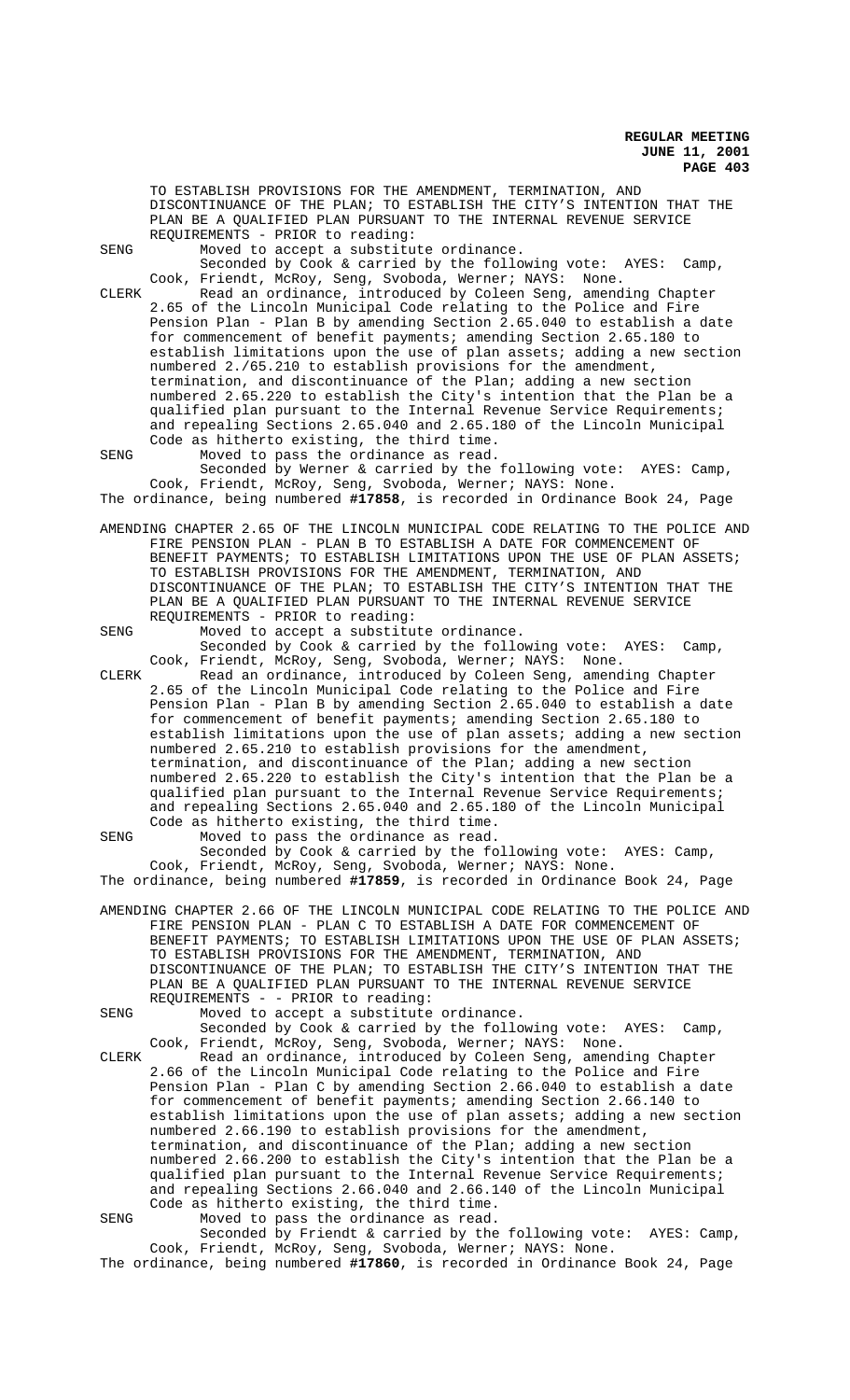CHANGE OF ZONE 3324 - APPLICATION OF PIONEER GREENS, L.L.C. FOR A CHANGE OF ZONE FROM O-3 OFFICE PARK TO R-3 RESIDENTIAL AND FROM R-3 RESIDENTIAL TO O-3 OFFICE PARK ON PROPERTY GENERALLY LOCATED AT S. 86TH STREET AND PIONEERS BLVD. - PRIOR to reading:

SENG Moved to suspend the rules to have 3rd Reading & Action this date. Seconded by Werner & carried by the following vote: AYES: Camp, Cook, Friendt, McRoy, Seng, Svoboda, Werner; NAYS: None.

CLERK Read an ordinance, introduced by Svoboda, amending the Lincoln Zoning District Maps attached to and made a part of Title 27 of the Lincoln Municipal Code, as provided by Section 27.05.020 of the Lincoln Municipal Code, by changing the boundaries of the districts established and shown thereon, the second time.

SVOBODA Moved to pass the ordinance as read.

Seconded by Seng & carried by the following vote: AYES: Camp, Cook, Friendt, McRoy, Seng, Svoboda, Werner; NAYS: None.

The ordinance, being numbered **#17861**, is recorded in Ordinance Book 24, Page

- CREATING PAVING DISTRICT NO. 2621 IN 7TH STREET FROM O TO N STREETS PRIOR to reading:
- SENG Moved to amend Bill No. 01-80 on page 1, strike lines 12 through 15 inclusive & insert the following in lieu thereof: Lots 7 through 12, Block 52, Original plat; Lot 15 and the vacated alley adjacent, Block 52, Original Plat; and Lots 1 through 7, Lincoln Land Company's Subdivision of Lots 13 and 14, Block 52, Original Plat, located in the North half of section 26, Township 10 North, range 7 East of the Sixth Principal Meridian, Lincoln Lancaster County, Nebraska.
	- Seconded by Werner & carried by the following vote: AYES: Camp, Cook, Friendt, McRoy, Seng, Svoboda, Werner; NAYS: None.
- CLERK Read an ordinance, introduced by Annette McRoy, creating Paving District No. 2621, defining the limits thereof, establishing the width of the roadway to be paved and the width oft he grading to be done, providing for the curbing, guttering, and relaying of sidewalks, providing fro the payment of the cost thereof, designating the property to be benefitted, providing for the acquisition of easements and additional right-of-way, if necessary, and repealing all ordinances or parts of ordinances in conflict herewith, the third time.
- SENG Moved to pass the ordinance as read. Seconded by Werner & carried by the following vote: AYES: Camp, Cook, Friendt, McRoy, Seng, Svoboda, Werner; NAYS: None.

The ordinance, being numbered **#17862**, is recorded in Ordinance Book 24, Page

- CHANGE OF ZONE 3319 APPLICATION OF RICHARD AND ANN HUDSON FOR A CHANGE OF ZONE FROM AG AGRICULTURAL TO AGR AGRICULTURAL RESIDENTIAL ON PROPERTY GENERALLY LOCATED AT SOUTH 112TH STREET AND VAN DORN STREET - CLERK read an ordinance, introduced by Coleen Seng, amending the Lincoln Zoning District Maps attached to and made a part of Title 27 of the Lincoln Municipal Code, as provided by Section 27.05.020 of the Lincoln Municipal Code, by changing the boundaries of the districts established and shown thereon, the third time.
- SENG Moved to pass the ordinance as read. Seconded by Werner & carried by the following vote: AYES: Camp, Cook, Friendt, McRoy, Seng, Svoboda, Werner; NAYS: None. The ordinance, being numbered **#17863**, is recorded in Ordinance Book 24, Page
- AMENDING SECTION 10.06.120 OF THE LINCOLN MUNICIPAL CODE TO INCREASE NON-MOVING TICKET FINES AND ADMINISTRATIVE FEES FOR TRAFFIC VIOLATIONS -
- PRIOR to reading:
- CAMP Moved to place Bill No. 01-90 on Pending.

Seconded by Svoboda & carried by the following vote: AYES: Camp, Cook, McRoy, Seng, Svoboda, Werner; NAYS: None; ABSENT: Friendt. CLERK Read an ordinance, introduced by Coleen Seng, amending Section

10.06.120 of the Lincoln Municipal Code to increase non-moving ticket fines and administrative fees for traffic violations; and repealing Section 10.06.120 of the Lincoln Municipal Code as hitherto existing, the third time.

#### **MISCELLANEOUS BUSINESS**

#### **PENDING LIST -**

SPECIAL PERMIT 1903 - APPEAL OF MOHAMED DAHAB AND DEBRA DAHAB FROM THE PLANNING COMMISSION APPROVAL OF SPECIAL PERMIT 1903 FOR AUTHORITY TO CONSTRUCT A 68' TALL WIRELESS COMMUNICATIONS FACILITY ON PROPERTY GENERALLY LOCATED AT SOUTH 37TH STREET AND HIGH STREET - CLERK requested